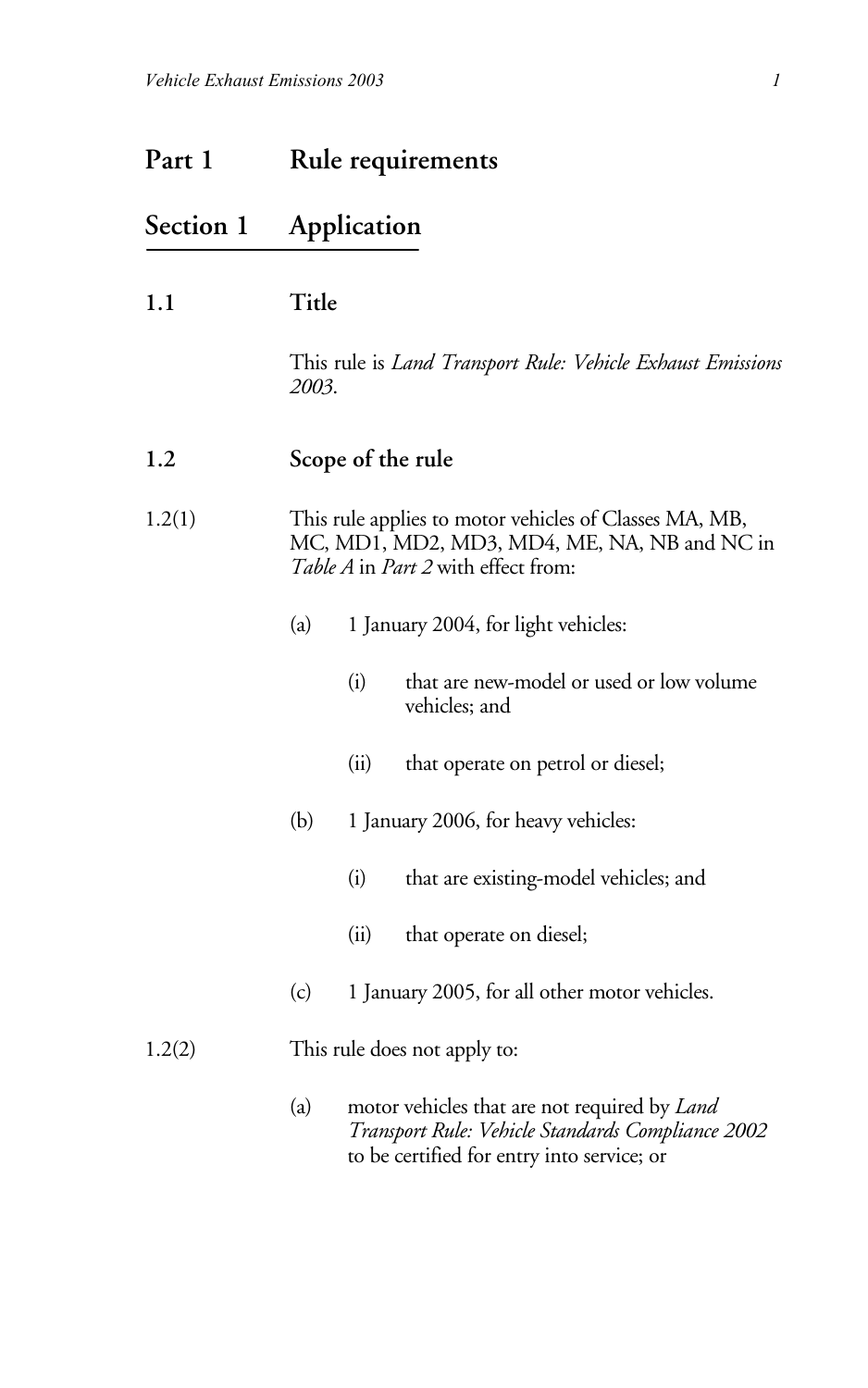|        | (b)                            | tractors that are constructed principally for towing<br>an agricultural trailer; or                                                                                                                                                                                  |  |
|--------|--------------------------------|----------------------------------------------------------------------------------------------------------------------------------------------------------------------------------------------------------------------------------------------------------------------|--|
|        | (c)                            | motor vehicles manufactured before 1990; or                                                                                                                                                                                                                          |  |
|        | (d)                            | motor vehicles that do not operate on petrol or<br>diesel.                                                                                                                                                                                                           |  |
| 1.2(3) |                                | This rule specifies requirements that:                                                                                                                                                                                                                               |  |
|        | (a)                            | must be complied with before a motor vehicle may<br>be certified for entry into service in New Zealand<br>under Land Transport Rule: Vehicle Standards<br>Compliance 2002; and                                                                                       |  |
|        | (b)                            | are, for the purposes of <i>Land Transport Rule: Vehicle</i><br>Standards Compliance 2002, the applicable<br>requirements for the exhaust emission systems of<br>motor vehicles certified for entry into service in<br>New Zealand after this rule comes into force. |  |
| 1.3    |                                | Date when rule comes into force                                                                                                                                                                                                                                      |  |
|        |                                | This rule comes into force on 1 January 2004.                                                                                                                                                                                                                        |  |
| 1.4    | Application of rule provisions |                                                                                                                                                                                                                                                                      |  |

If there is a conflict between a provision of this rule and a provision of *Land Transport Rule: Vehicle Standards Compliance 2002*, the provision of *Land Transport Rule: Vehicle Standards Compliance 2002* applies.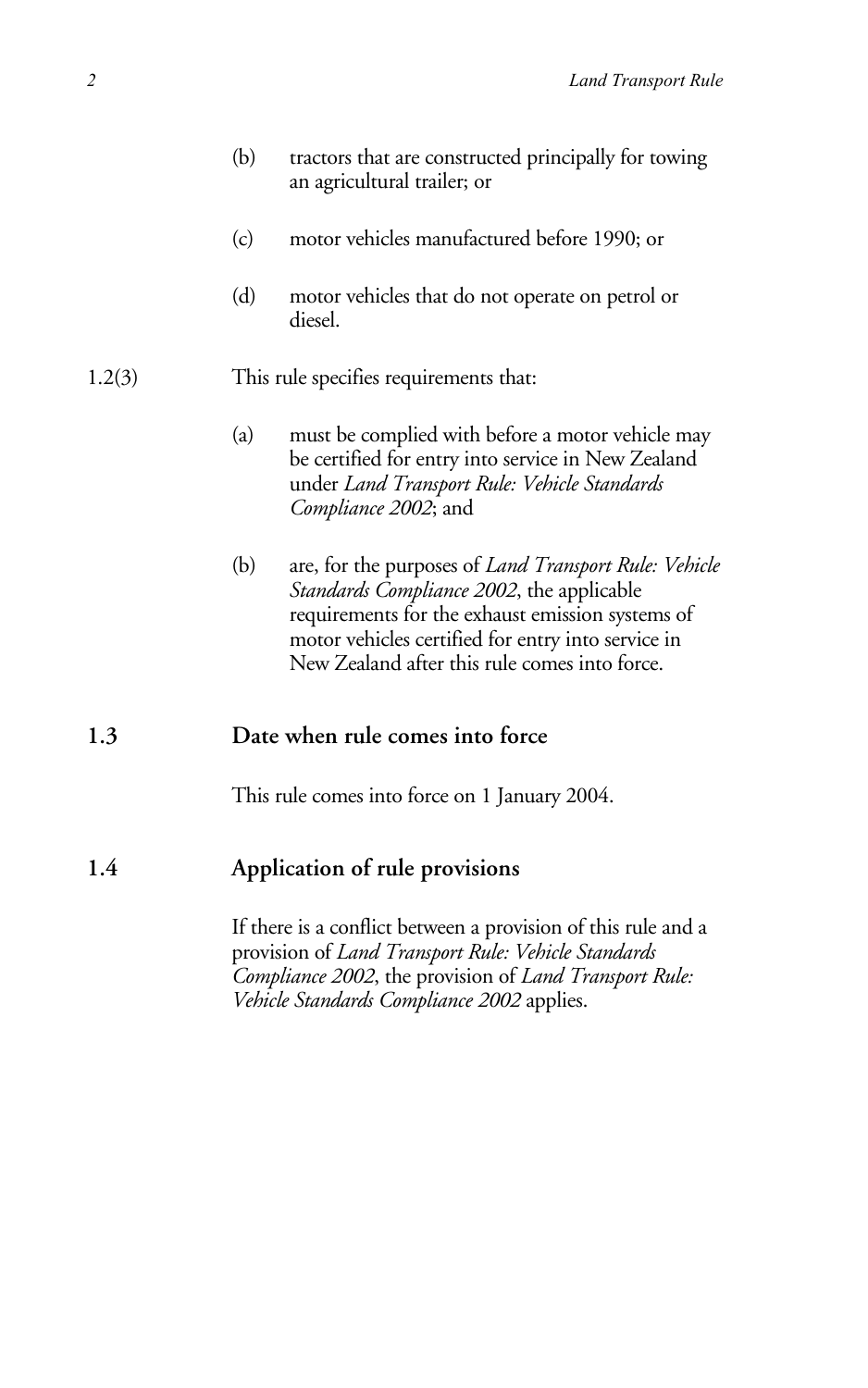### **Section 2 Vehicle emissions standards**

### **2.1 Application of requirements**

Despite *1.4* of this rule and *1.4(1)* of *Land Transport Rule: Vehicle Standards Compliance 2002*, a motor vehicle must be manufactured in accordance with a version, as specified in *2.2(5)*, of an approved vehicle emissions standard in *2.2(1)*, *2.2(2)* or *2.2(3)* that is relevant to the class of the vehicle and the vehicle's fuel type, to the extent that the standard applies to exhaust emissions.

### **2.2 Approved vehicle emissions standards**

- 2.2(1) The approved vehicle emissions standards for motor vehicles that operate on petrol are:
	- (a) *UN/ECE Regulation No 15, uniform provisions concerning the approval of vehicles equipped with a positive-ignition engine with regard to the emission of gaseous pollutants by the engine (E/ECE/324E/ECE/TRANS/505/Rev.1/Add.14, 11 March 1970)*;
	- (b) *UN/ECE Regulation No 83, uniform provisions concerning the approval of vehicles with regard to the emission of pollutants according to engine fuel requirements (E/ECE/324E/ECE/TRANS/505/Rev.1/Add.82, 9 April 1990)*;
	- (c) *Council Directive 70/220/EEC of 20 March 1970 on the approximation of the laws of the Member States relating to measures to be taken against air pollution by gases from positive-ignition engines of motor vehicles (Official Journal No. L76/1, 6 April 1970)*;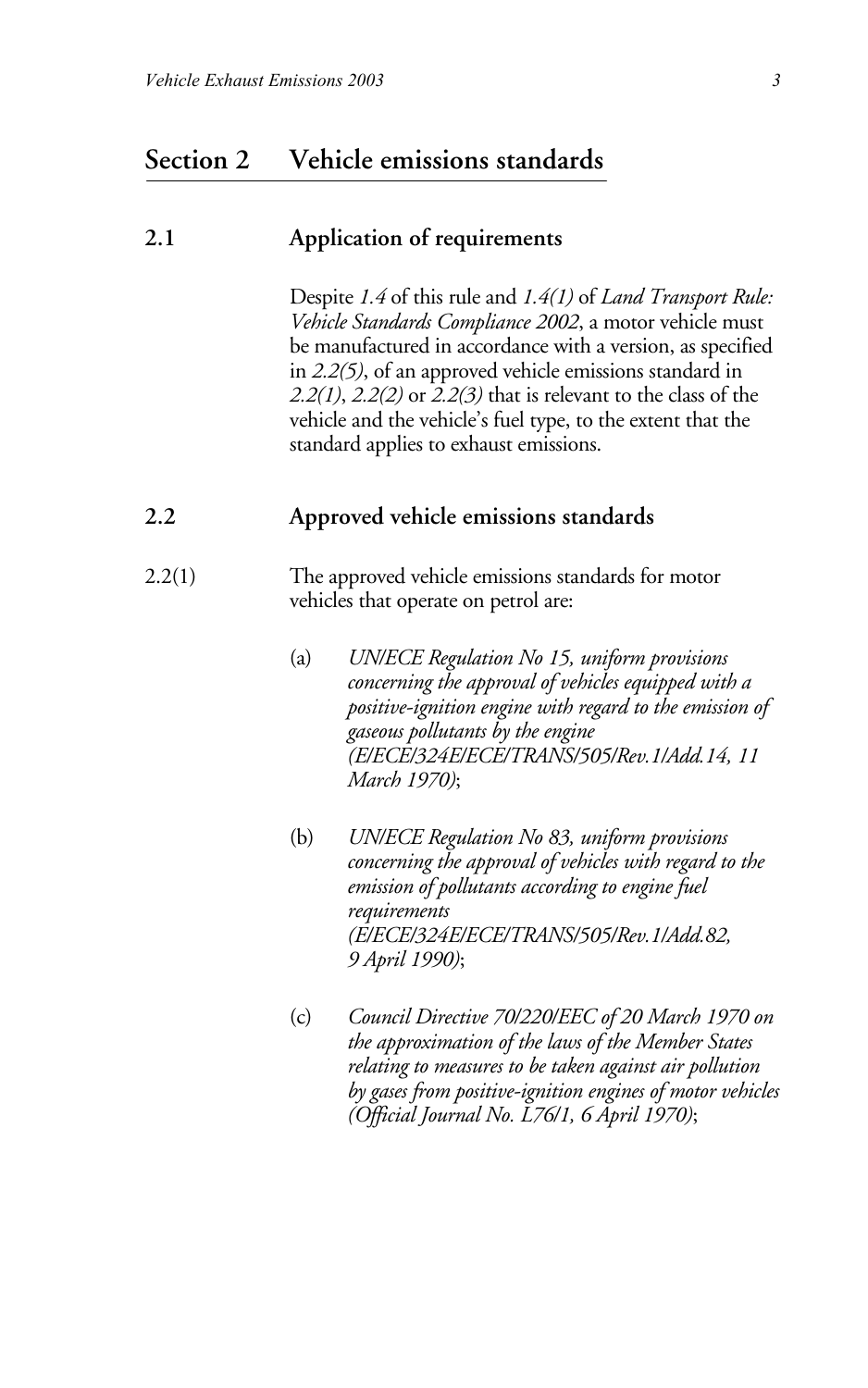- (d) *Federal Regulation 40 CFR Part 86, Control of Emissions from New and In-Use Highway Vehicles and Engines*;
- (e) *Title 13* of the *California Code of Regulations*;
- (f) *Australian Design Rule 36, Exhaust Emission Control for Heavy Duty Vehicles*;
- (g) *Australian Design Rule 37, Emission Control for Light Vehicles*;
- (h) *Australian Design Rule 79/00, Emission Control for Light Vehicles*;
- (i) *Australian Design Rule 80/00, Emission Control for Heavy Vehicles*;
- (j) Japan *Safety Regulations for Road Vehicles, Article 31 – Emission Control Device* as established by the relevant Japan *Safety Regulations for Road Vehicles* test procedures, technical standards and Circulars;
- (k) The *Mean Value Standards for Motor Vehicle Exhaust Emissions, Circular of Chigi No. 129 of April 4, 1985.*
- 2.2(2) The approved vehicle emissions standards for motor vehicles that operate on diesel are:
	- (a) any one of the following:
		- (i) a standard specified in *2.2(1)(a)*, *2.2(1)(b)* or *2.2(1)(c)*; or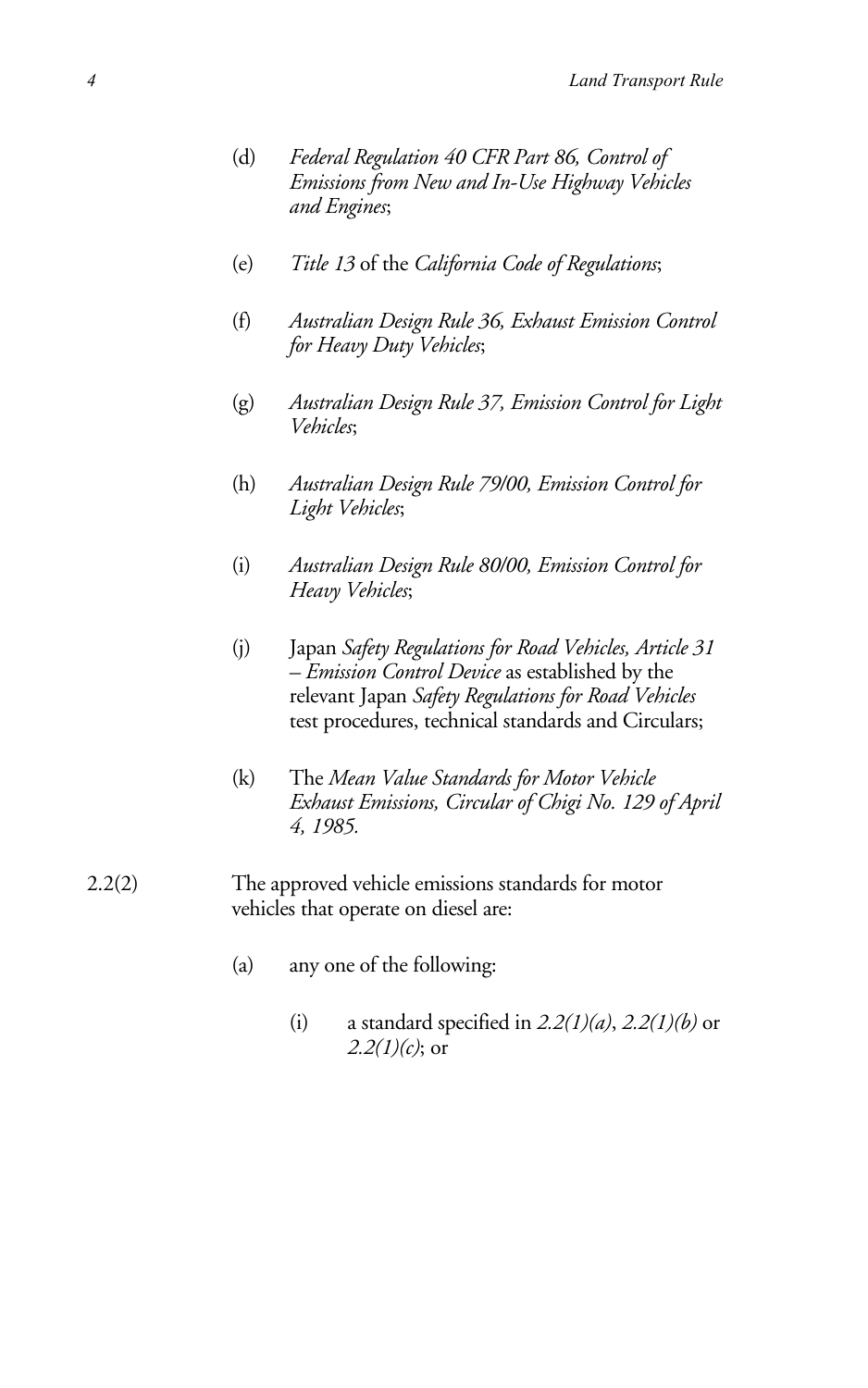- (ii) *UN/ECE Regulation No 49, uniform provisions concerning the approval of diesel engines with regard to the emission of gaseous pollutants (E/ECE/324E/ECE/TRANS/505/Rev.1/ Add.48, 5 April 1982)*; or
- (iii) *Council Directive 88/77/EEC of 3 December 1987 on the approximation of the laws of the Member States relating to the measures to be taken against the emission of gaseous pollutants from diesel engines for use in vehicles (Official Journal No. L 36/33-61, 9 February 1988)*;

#### and, in any case, one of the following:

- (iv) *UN/ECE Regulation No 24, uniform provisions concerning the approval of vehicles equipped with diesel engines with regard to the emission of pollutants by the engine (E/ECE/324E/ECE/TRANS/505/Rev.1/ Add.23/Amend.1, 12 March 1974)*;
- (v) *Council Directive 72/306/EEC of 2 August 1972 on the approximation of the laws of the Member States relating to the measures to be taken against the emission of pollutants from diesel engines for use in vehicles (Official Journal No. L 190/1, 20 August 1972)*;
- (b) *Australian Design Rule 30, Diesel Engine Exhaust Smoke Emissions* and one of the following:
	- (i) *Australian Design Rule 70/00, Exhaust Emission Control for Diesel Engined Vehicles*;
	- (ii) *Australian Design Rule 79/00, Emission Control for Light Vehicles*;
	- (iii) *Australian Design Rule 80/00, Emission Control for Heavy Vehicles*;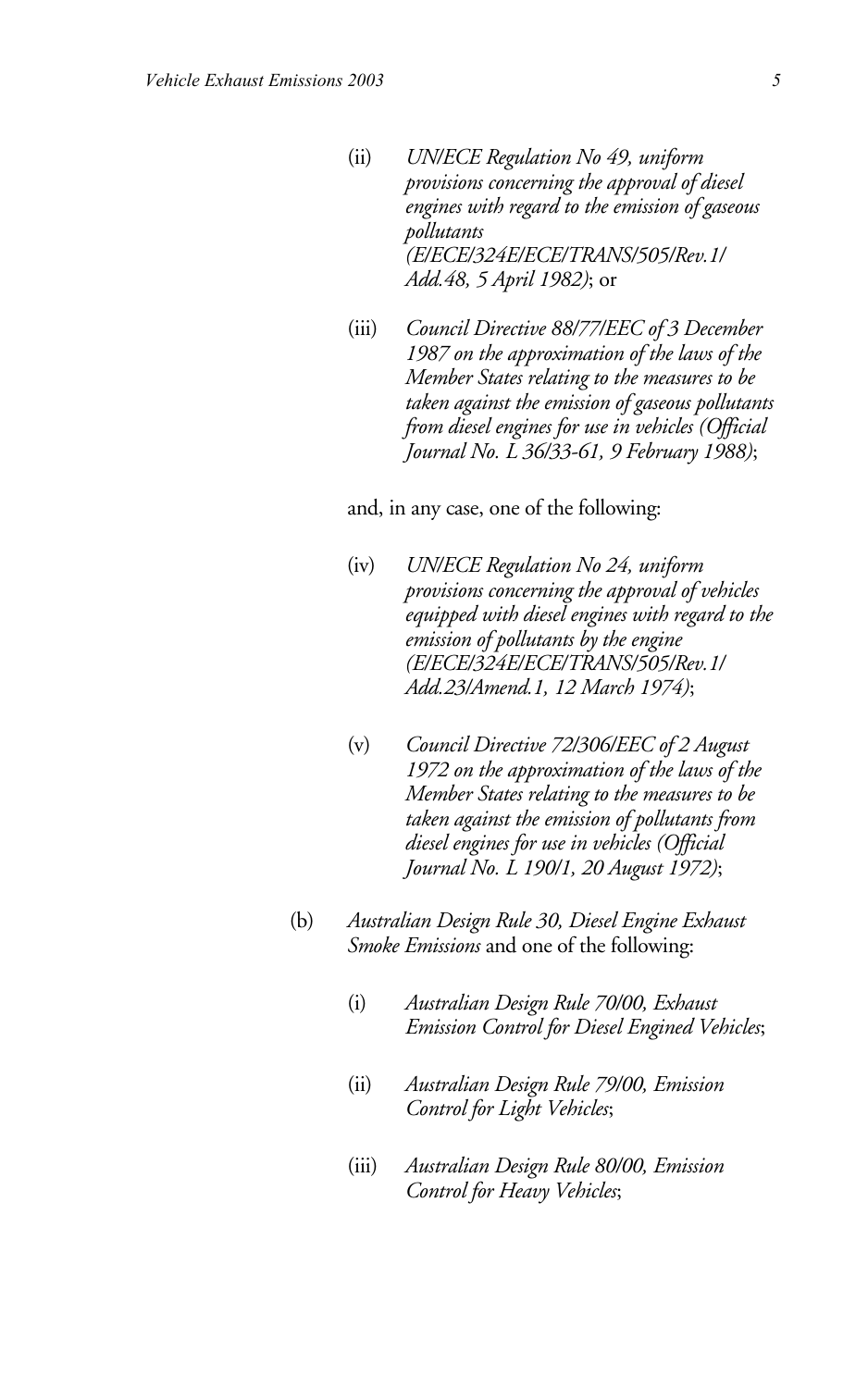|        | (c)<br>any one of the standards specified in $2.2(1)(d)$ ,<br>2.2(1)(e), 2.2(1)(j) and 2.2(1)(k).                                                                                                                                      |
|--------|----------------------------------------------------------------------------------------------------------------------------------------------------------------------------------------------------------------------------------------|
| 2.2(3) | The approved vehicle emissions standards for low volume<br>vehicles are the applicable emission requirements, if any, in<br>the Low Volume Vehicle Code.                                                                               |
|        | Approved vehicle emissions standards include<br>amendments to standards                                                                                                                                                                |
| 2.2(4) | An approved vehicle emissions standard in $2.2(1)$ , $2.2(2)$<br>or $2.2(3)$ includes all amendments to that standard, some<br>of which may apply to classes of motor vehicle additional<br>to those covered by the original standard. |
|        | Version of vehicle emissions standards                                                                                                                                                                                                 |
| 2.2(5) | A motor vehicle must be manufactured in accordance with<br>the version of an approved vehicle emissions standard that<br>is:                                                                                                           |
|        | (a)<br>applicable under <i>Table 2.1</i> or <i>Table 2.2</i> ; or                                                                                                                                                                      |
|        | (b)<br>applicable in the relevant standard-setting<br>jurisdiction to the date of manufacture of the motor<br>vehicle, or as specified in the standard; or                                                                             |
|        | a more recent version of the standard in $2.2(5)(a)$ or<br>(c)<br>$2.2(5)(b)$ .                                                                                                                                                        |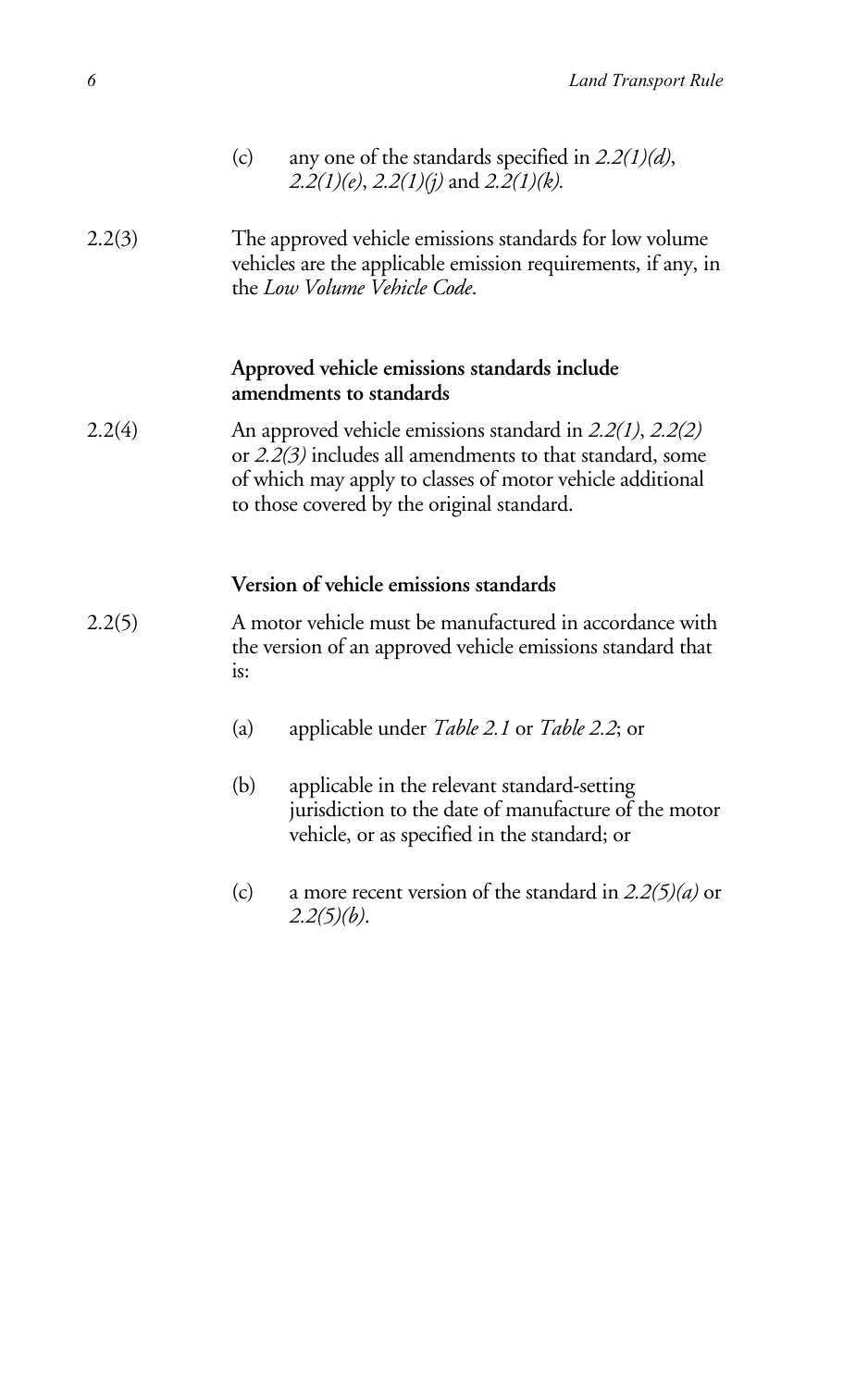### **Table 2.1 Vehicle exhaust emissions requirements for motor vehicles operated on petrol and presented for inspection in New Zealand for the first time**

| Date of                                                             | Approved vehicle emissions standard                 |                                                        |                                            |                                            |  |
|---------------------------------------------------------------------|-----------------------------------------------------|--------------------------------------------------------|--------------------------------------------|--------------------------------------------|--|
| manufacture                                                         | Vehicles that operate on petrol                     |                                                        |                                            |                                            |  |
|                                                                     | Light                                               |                                                        | Heavy                                      |                                            |  |
|                                                                     | New model                                           | <b>Existing</b><br>model                               | New model                                  | <b>Existing</b><br>model                   |  |
| On or after<br>1 January<br>2004 and<br>before<br>1 January<br>2005 | ADR 79/00;<br>Euro 2:<br>US 2001; or<br>Japan 00/02 | <b>No</b><br>emissions<br>standard<br>requirement      | No<br>emissions<br>standard<br>requirement | No<br>emissions<br>standard<br>requirement |  |
| On or after<br>1 January<br>2005 and<br>before<br>1 January<br>2006 | ADR 79/00:<br>Euro 2:<br>US 2001; or<br>Japan 00/02 | ADR 79/00:<br>Euro 2:<br>US 2001; or<br>Japan 00/02    | ADR 80/00;<br>US 96: or<br>Japan 98        | No<br>emissions<br>standard<br>requirement |  |
| On or after<br>1 January<br>2006 and<br>before<br>1 January<br>2007 | ADR 79/01:<br>Euro 3:<br>US 2001; or<br>Japan 00/02 | ADR 79/01;<br>Euro $3$ :<br>US 2001; or<br>Japan 00/02 | ADR 80/01;<br>US 98P; or<br>Japan 00/02    | ADR 80/00:<br>US 96; or<br>Japan 98        |  |
| On or after<br>1 January<br>2007                                    | ADR 79/01:<br>Euro 3:<br>US 2001; or<br>Japan 00/02 | ADR 79/01:<br>Euro 3:<br>US 2001; or<br>Japan 00/02    | ADR 80/01;<br>US 98P; or<br>Japan 00/02    | ADR 80/01:<br>US 98P; or<br>Japan 00/02    |  |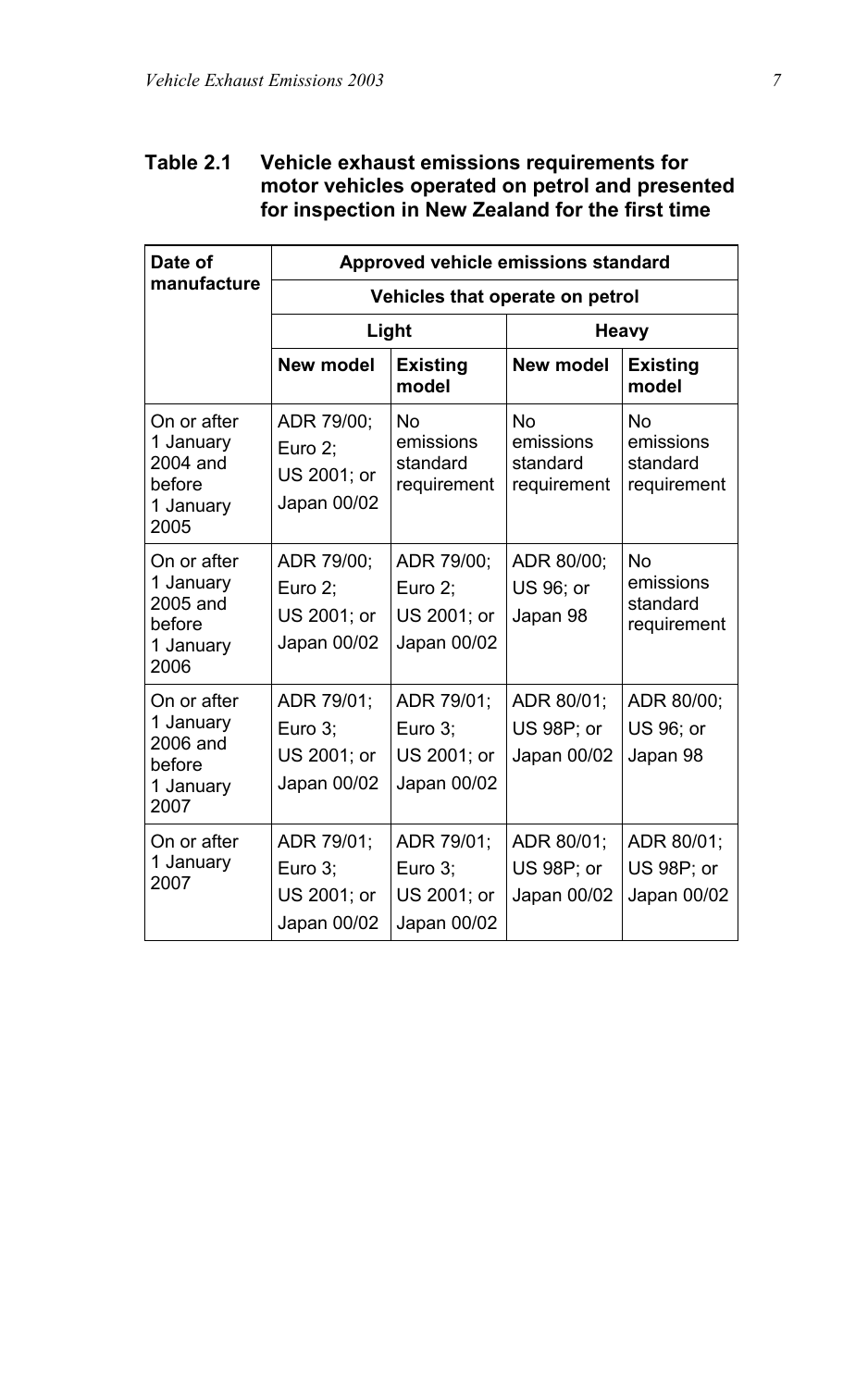### **Table 2.2 Vehicle exhaust emissions requirements for motor vehicles operated on diesel and presented for inspection in New Zealand for the first time**

| Date of                                                             | Approved vehicle emissions standard                                     |                                                                         |                                                                         |                                                                         |  |
|---------------------------------------------------------------------|-------------------------------------------------------------------------|-------------------------------------------------------------------------|-------------------------------------------------------------------------|-------------------------------------------------------------------------|--|
| manufacture                                                         | Vehicles that operate on diesel                                         |                                                                         |                                                                         |                                                                         |  |
|                                                                     |                                                                         | Light                                                                   | Heavy                                                                   |                                                                         |  |
|                                                                     | New model                                                               | <b>Existing</b><br>model                                                | <b>New model</b>                                                        | <b>Existing</b><br>model                                                |  |
| On or after<br>1 January<br>2004 and<br>before<br>1 January<br>2005 | ADR 79/00<br>and<br>ADR 30/01;<br>Euro 2;<br>US 2001; or<br>Japan 02/04 | No<br>emissions<br>standard<br>requirement                              | <b>No</b><br>emissions<br>standard<br>requirement                       | No<br>emissions<br>standard<br>requirement                              |  |
| On or after<br>1 January<br>2005 and<br>before<br>1 January<br>2006 | ADR 79/00<br>and<br>ADR 30/01;<br>Euro 2;<br>US 2001; or<br>Japan 02/04 | ADR 79/00<br>and<br>ADR 30/01;<br>Euro 2;<br>US 2001; or<br>Japan 02/04 | ADR 80/00<br>and<br>ADR 30/01;<br>Euro 3:<br>US 98D; or<br>Japan 02/04  | No<br>emissions<br>standard<br>requirement                              |  |
| On or after<br>1 January<br>2006 and<br>before<br>1 January<br>2007 | ADR 79/00<br>and<br>ADR 30/01;<br>Euro 2;<br>US 2001; or<br>Japan 02/04 | ADR 79/00<br>and<br>ADR 30/01;<br>Euro 2;<br>US 2001; or<br>Japan 02/04 | ADR 80/00<br>and<br>ADR 30/01;<br>Euro 3;<br>US 98D; or<br>Japan 02/04  | ADR 80/00<br>and<br>ADR 30/01;<br>Euro 3;<br>US 98D; or<br>Japan 02/04  |  |
| On or after<br>1 January<br>2007 and<br>before<br>1 January<br>2008 | ADR 79/01<br>and<br>ADR 30/01;<br>Euro 4:<br>US 2004; or<br>Japan 02/04 | ADR 79/01<br>and<br>ADR 30/01;<br>Euro 4;<br>US 2004; or<br>Japan 02/04 | ADR 80/01<br>and<br>ADR 30/01;<br>Euro 4:<br>US 2004; or<br>Japan 02/04 | ADR 80/00<br>and<br>ADR 30/01;<br>Euro 3;<br>US 98D; or<br>Japan 02/04  |  |
| On or after<br>1 January<br>2008                                    | ADR 79/01<br>and<br>ADR 30/01;<br>Euro 4;<br>US 2004; or<br>Japan 02/04 | ADR 79/01<br>and<br>ADR 30/01;<br>Euro 4;<br>US 2004; or<br>Japan 02/04 | ADR 80/01<br>and<br>ADR 30/01;<br>Euro 4;<br>US 2004; or<br>Japan 02/04 | ADR 80/01<br>and<br>ADR 30/01;<br>Euro 4;<br>US 2004; or<br>Japan 02/04 |  |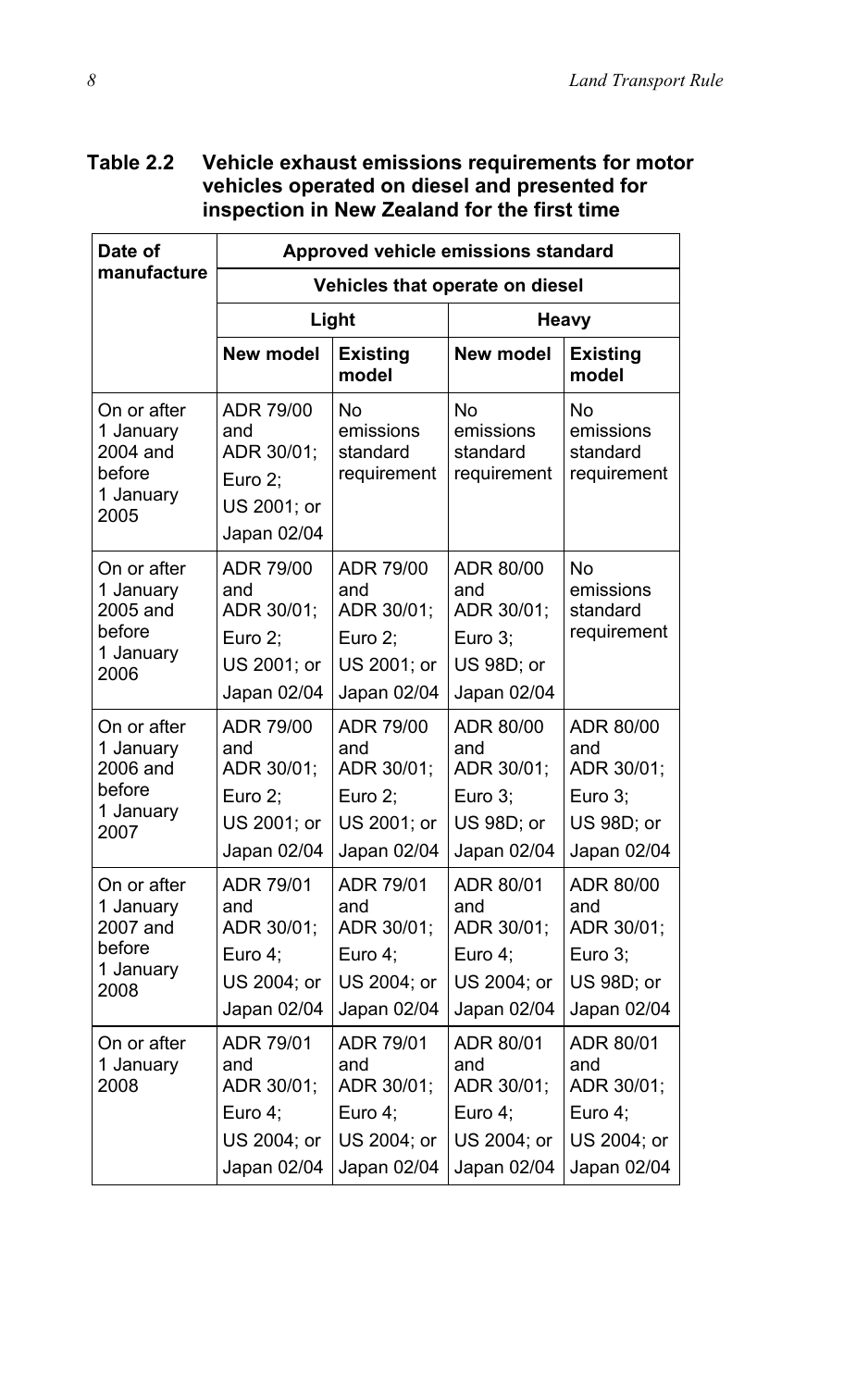### **Manufacture in accordance with vehicle emissions standards**

### 2.2(6) Despite *1.4* of this rule and *1.4(1)* of *Land Transport Rule: Vehicle Standards Compliance 2002*, a motor vehicle must be manufactured in accordance with an approved vehicle emissions standard specified in this rule, to the extent that the standard applies to exhaust emissions, unless:

- (a) that vehicle is manufactured before the phase-in date, if any, for the model or model variant of that vehicle in the relevant standard-setting jurisdiction or as specified in the standard; or
- (b) the model or model variant or emissions system of that vehicle is not required by that standard itself to comply fully with that standard.
- 2.2(7) Without limiting the means of demonstrating compliance, a motor vehicle complies with this rule, if evidence of type approval or individual approval issued by a relevant authorised certification organisation, in accordance with the approved vehicle emissions standard confirming the vehicle's eligibility for sale in a market where compliance with the Australian, European, Japanese or United States standards referred to in this rule is compulsory, is produced to the vehicle inspector or inspecting organisation.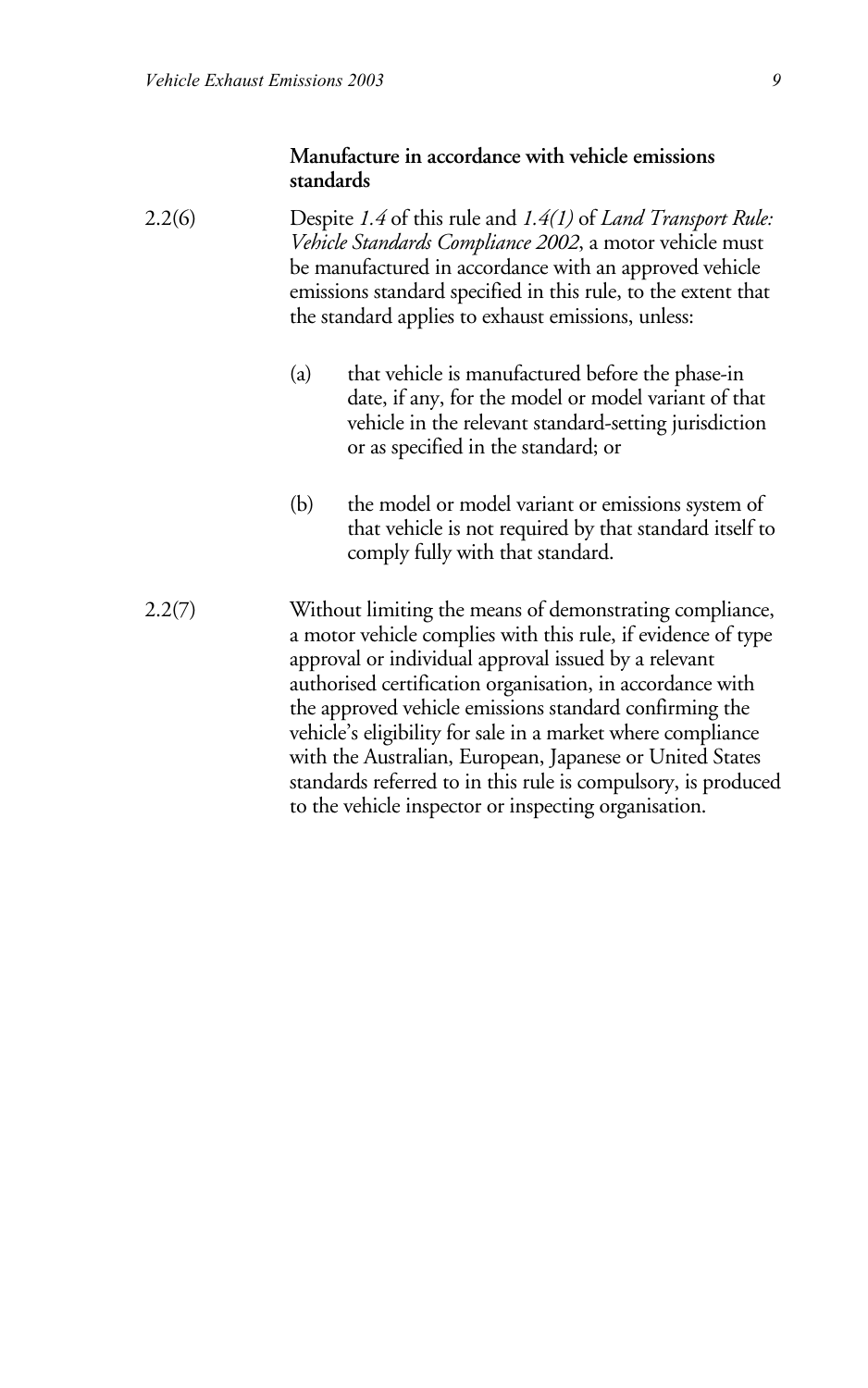### **Section 3 Compliance**

### **3.1 Certification**

A motor vehicle may not be certified for entry into service under *Land Transport Rule: Vehicle Standards Compliance 2002* unless the vehicle complies with this rule.

# **Section 4 Responsibilities**

### **4.1 Responsibilities of vehicle inspectors and inspecting organisations**

A vehicle inspector or inspecting organisation must not certify a motor vehicle for entry into service under *Land Transport Rule: Vehicle Standards Compliance 2002* if they have reason to believe that the vehicle does not comply with this rule.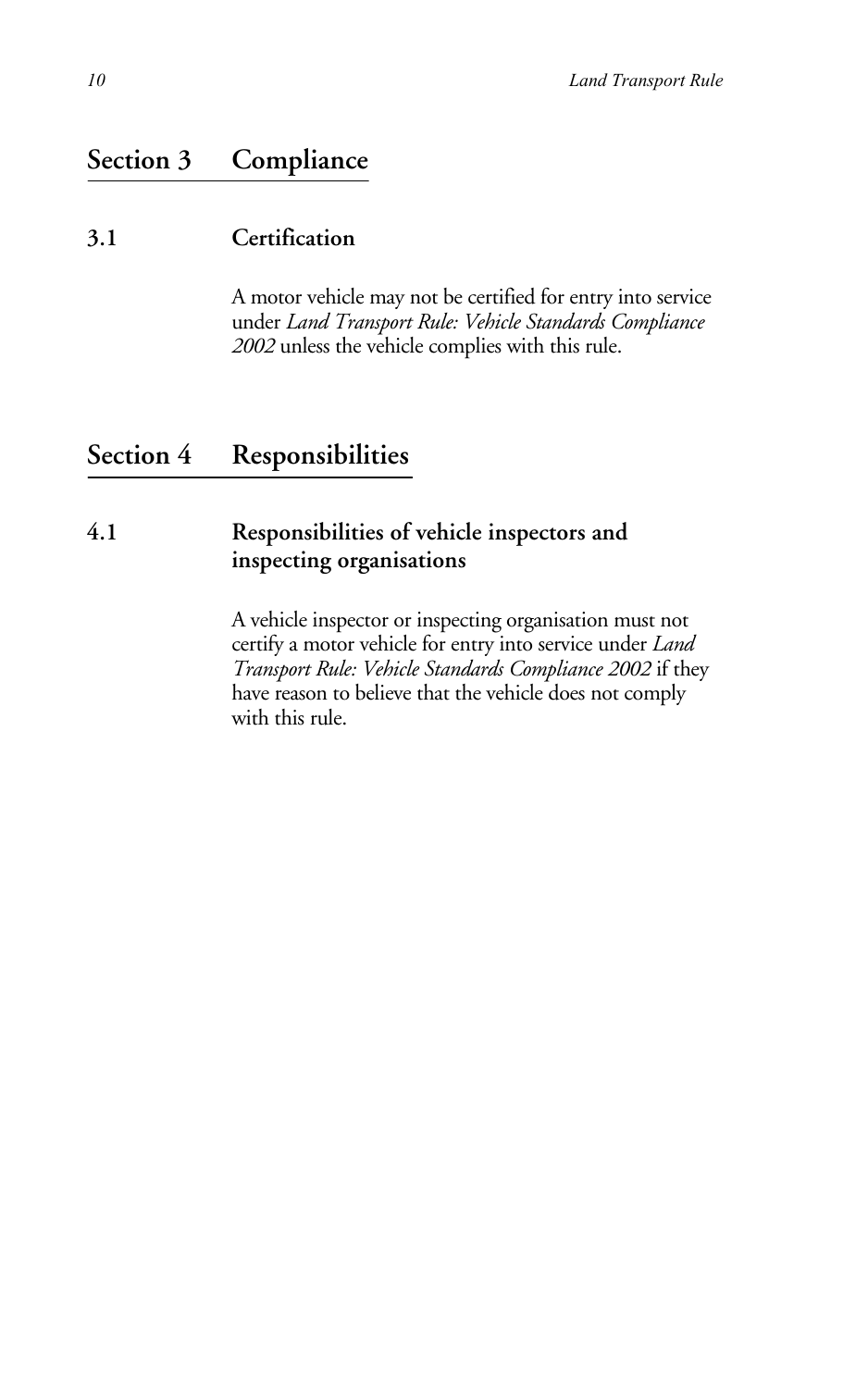# **Part 2 Definitions and abbreviations**

| ADR 30/01                                 | is an abbreviation for Australian Design Rule 30/01, Diesel<br>Engine Exhaust Smoke Emissions.                                                                                                                                                                                                         |
|-------------------------------------------|--------------------------------------------------------------------------------------------------------------------------------------------------------------------------------------------------------------------------------------------------------------------------------------------------------|
| <b>ADR 79/00</b>                          | is an abbreviation for Australian Design Rule 79/00,<br>Emission Control for Light Vehicles.                                                                                                                                                                                                           |
| <b>ADR 79/01</b>                          | is an abbreviation for Australian Design Rule 79/01,<br>Emission Control for Light Vehicles.                                                                                                                                                                                                           |
| <b>ADR 80/00</b>                          | is an abbreviation for Australian Design Rule 80/00,<br>Emission Control for Heavy Vehicles.                                                                                                                                                                                                           |
| <b>ADR 80/01</b>                          | is an abbreviation for Australian Design Rule 80/01,<br><b>Emission Control for Heavy Vehicles.</b>                                                                                                                                                                                                    |
| Approved vehicle<br>emissions<br>standard | means a vehicle emissions standard specified in $2.2(1)$ ,<br>2.2(2) or 2.2(3) and, to avoid doubt, is an approved<br>vehicle standard under Land Transport Rule: Vehicle<br>Standards Compliance 2002.                                                                                                |
| Authority                                 | means the Land Transport Safety Authority of New<br>Zealand continued by section 184 of the Land Transport<br>Act 1998.                                                                                                                                                                                |
| <b>Diesel</b>                             | means a refined petroleum distillate having a viscosity and<br>distillation range that is intermediate between those of<br>kerosene and light lubricating oil, whether or not it<br>contains additives, and that is intended for use as fuel in<br>internal combustion engines ignited by compression. |
| Director                                  | means the person who is the Director of Land Transport<br>Safety appointed under section 186 of the Land Transport<br>Act 1998.                                                                                                                                                                        |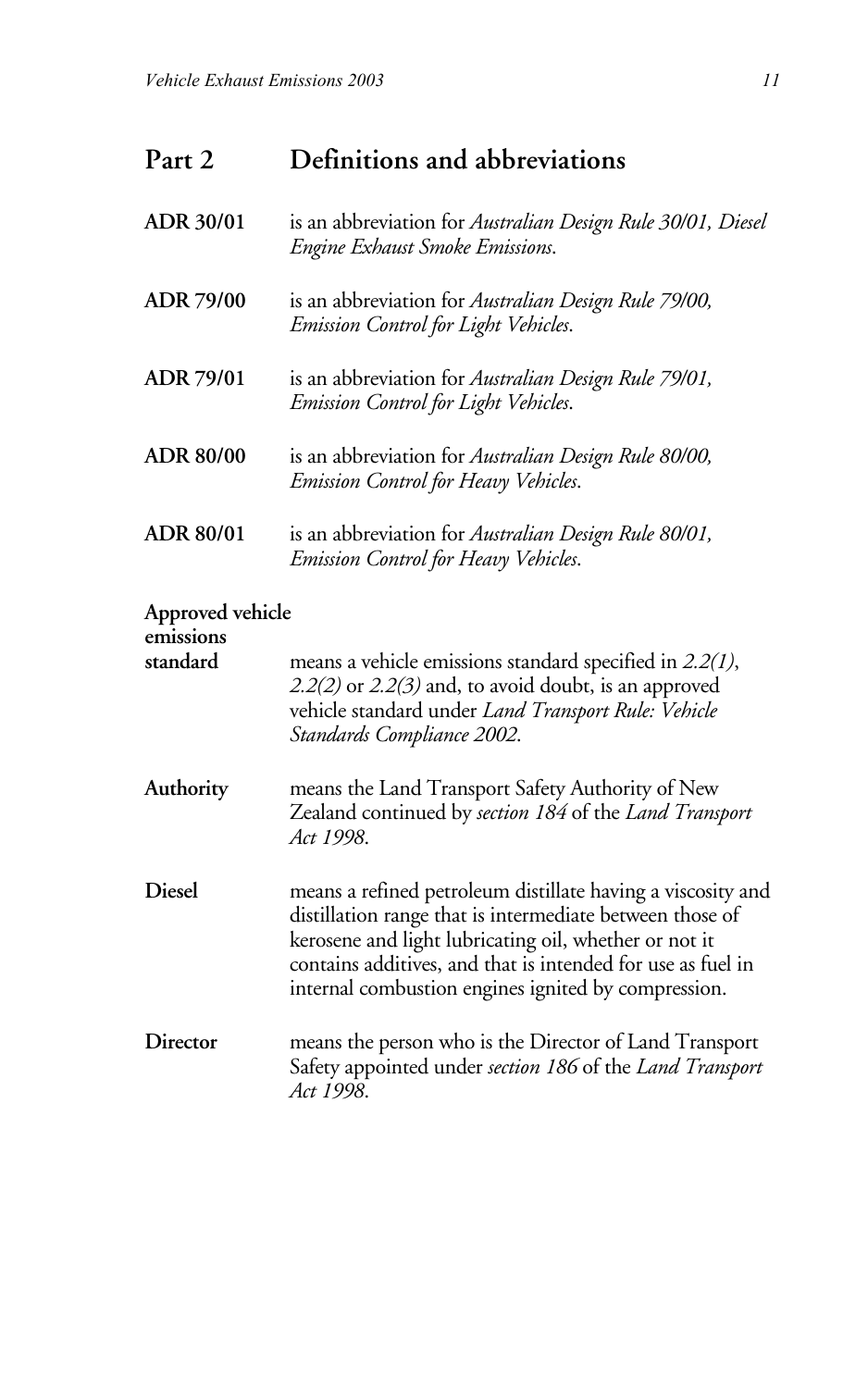### **Enter service** in relation to a vehicle, means to begin to be operated in service on the road in New Zealand for the first time in compliance with registration requirements of the *Transport (Vehicle and Driver Registration and Licensing) Act 1986*.

### **Euro 2** in relation to:

- (a) a light or a heavy vehicle, is an abbreviation for:
	- (i) *UN/ECE Regulation No. 49 uniform provisions concerning the approval of compression-ignition (CI) and natural gas (NG) engines as well as positive-ignition (PI) engines fuelled with liquid petroleum gas (LPG) and vehicles equipped with CI and NG engines and PI engines fuelled with LPG, with regard to the emissions of pollutants by the engine* as amended by row A of Table 1 and/or 2 (as appropriate), in section 5.2.1 of the 03 series of amendments; or
	- (ii) *UN/ECE Regulation No. 83, uniform provisions concerning the approval of vehicles with regard to the emission of pollutants according to engine fuel requirements (E/ECE/324E/ECE/TRANS/505/Rev.1/ Add.82/Rev.1/Amend.4)* incorporating all amendments up to and including the 04 series of amendments; or
	- (iii) *Council Directive 70/220/EEC of 20 March 1970 on the approximation of the laws of the Member States relating to measures to be taken against air pollution by gases from positiveignition engines of motor vehicles* as amended by *Council Directive 96/69/EC*; or
	- (iv) *Council Directive 88/77/EEC of 3 December 1987 on the approximation of the laws of the Member States relating to measures to be taken against the emission of gaseous pollutants from diesel engines for use in vehicles*, as amended by *Council Directive 91/542/EEC* as per the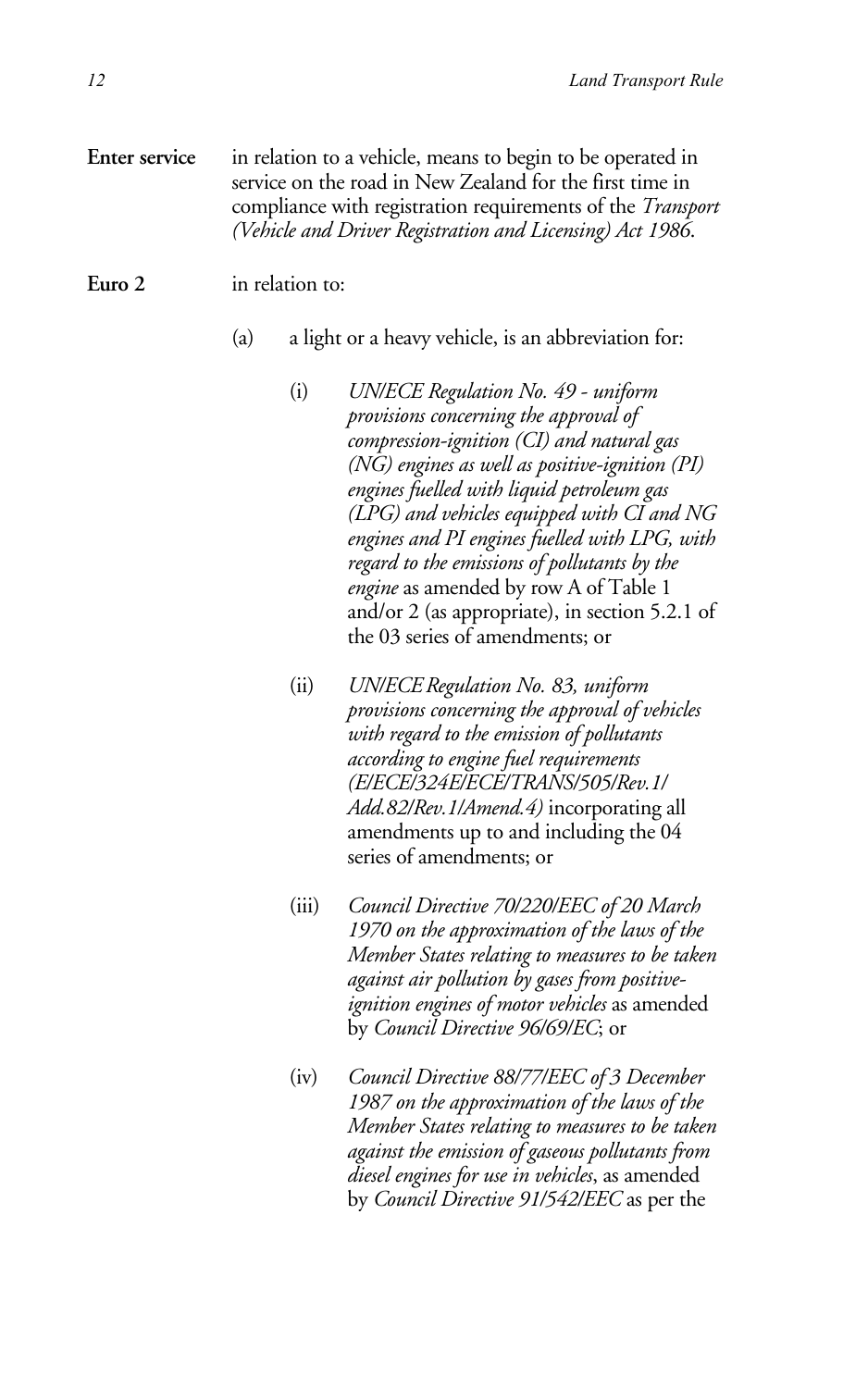limit values in row A of Table 1 and, if applicable, row A of Table 2, in section 6.2.1;

- (b) a diesel vehicle, also includes one of the following standards:
	- (i) *UN/ECE Regulation No. 24, uniform provisions concerning*:
		- *(i) the approval of compression ignition (C.I.) engines with regard to the emission of visible pollutants*;
		- *(ii) the approval of motor vehicles with regard to the installation of C.I. engines of an approved type*;
		- *(iii) the approval of motor vehicles equipped with C.I. engines with regard to the emission of visible pollutants by the engine*;
		- *(iv) the measurement of power of C.I. engine*;

*(E/ECE/324E/ECE/TRANS/505/Rev.1/ Add.23/Rev.2)* incorporating the 03 series of amendments;

(ii) *Council Directive 72/306/EEC of 2 August 1972 on the approximation of the laws of the Member States relating to the measures to be taken against the emission of pollutants from diesel engines for use in vehicles* as amended by *Council Directive 97/20/EC*.

### **Euro 3** in relation to:

(a) a light or a heavy petrol vehicle, is an abbreviation for: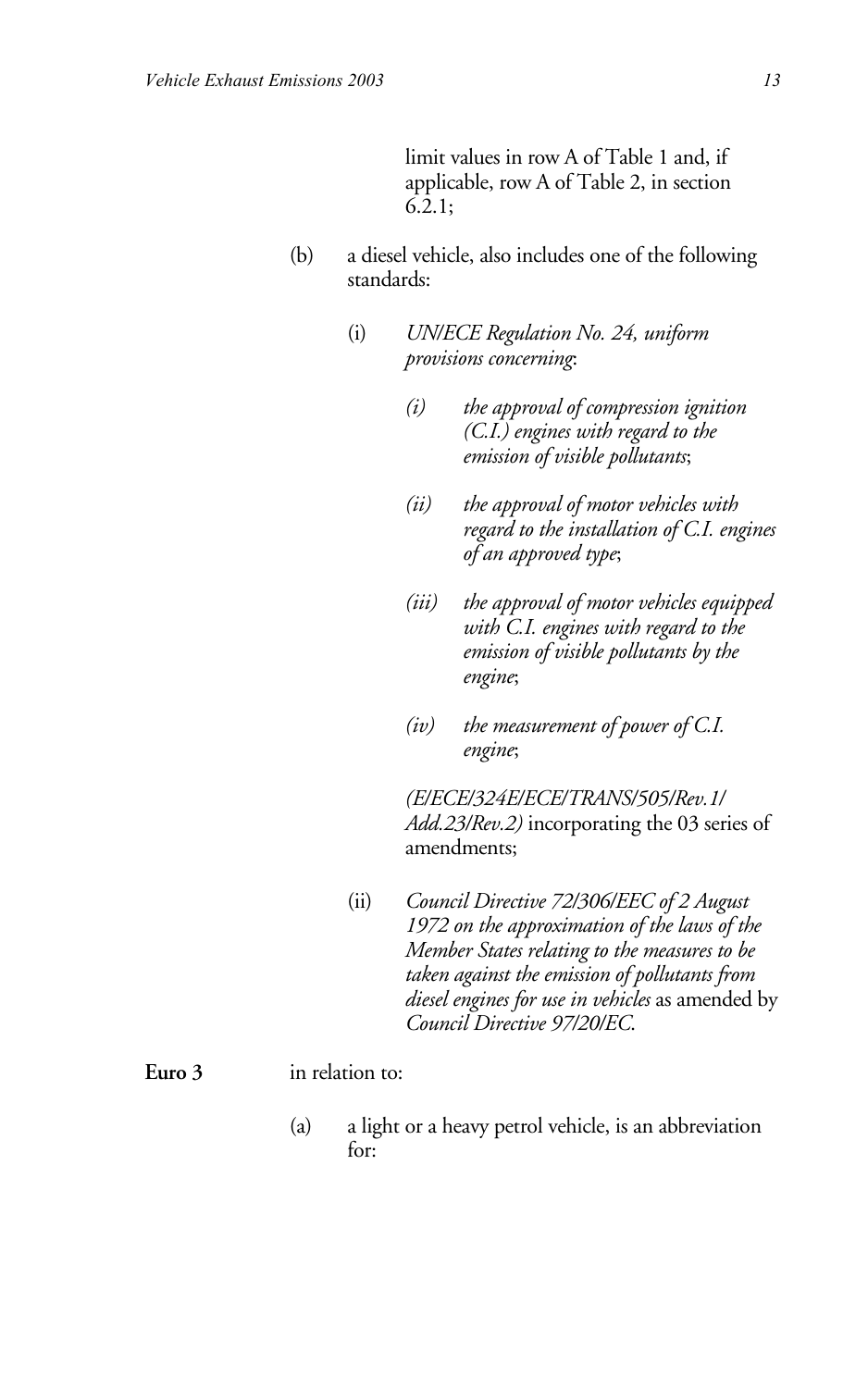- (i) *UN/ECE Regulation No. 83, uniform provisions concerning the approval of vehicles with regard to the emission of pollutants according to engine fuel requirements (E/ECE/324E/ECE/TRANS/505/ Rev.1/Add.82/Rev.2)* as amended by row A or B of the table to clause 5.3.1.4 of the 05 series of amendments; or
- (ii) *Council Directive 70/220/EEC* as amended by *Council Directive 98/69/EC* as per the limit values in row A or B of the table to clause 5.3.1.4 of Annex I of *98/69/EC*;
- (b) a light or a heavy diesel vehicle, is an abbreviation  $for:$ 
	- (i) *UN/ECE Regulation No. 49 uniform provisions concerning the approval of compression-ignition (CI) and natural gas (NG) engines as well as positive-ignition (PI) engines fuelled with liquid petroleum gas (LPG) and vehicles equipped with CI and NG engines and PI engines fuelled with LPG, with regard to the emissions of pollutants by the engine (E/ECE/324E/ECE/TRANS/505/ Rev.1/ Add.48/Rev.3/Amend.1)* as amended by row A of Table 1 and/or 2 (as appropriate), in section 5.2.1 of the 03 series of amendments; or
	- (ii) *Council Directive 88/77/EEC of 3 December 1987 on the approximation of the laws of the Member States relating to measures to be taken against the emission of gaseous pollutants from diesel engines for use in vehicles*, as amended by *Council Directive 1999/96/EC* as per the limit values in row A of Table 1 and, if applicable, row A of Table 2, in section 6.2.1;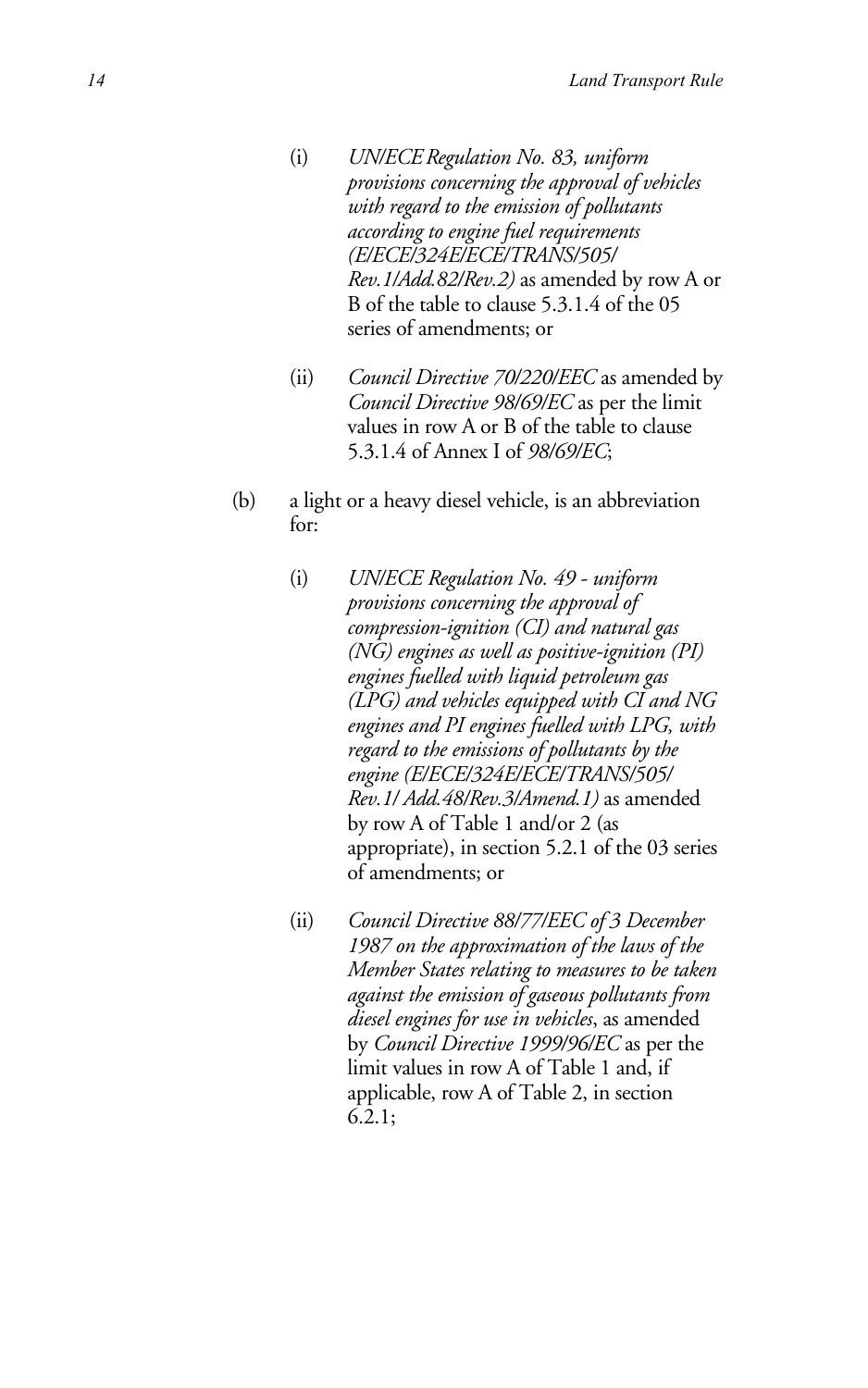- (c) a diesel vehicle, also includes one of the following standards:
	- (i) *UN/ECE Regulation No. 24, uniform provisions concerning*:
		- *(i) the approval of compression ignition (C.I.) engines with regard to the emission of visible pollutants*;
		- *(ii) the approval of motor vehicles with regard to the installation of C.I. engines of an approved type*;
		- *(iii) the approval of motor vehicles equipped with C.I. engines with regard to the emission of visible pollutants by the engine*;
		- *(iv) the measurement of power of C.I. engine*;

*(E/ECE/324E/ECE/TRANS/505/Rev.1/ Add.23/Rev.2)* incorporating the 03 series of amendments;

(ii) *Council Directive 72/306/EEC of 2 August 1972 on the approximation of the laws of the Member States relating to the measures to be taken against the emission of pollutants from diesel engines for use in vehicles* as amended by *Council Directive 97/20/EC*.

### **Euro 4** in relation to:

- (a) a light or a heavy vehicle, is an abbreviation for:
	- (i) *UN/ECE Regulation No. 49 uniform provisions concerning the approval of compression-ignition (CI) and natural gas (NG) engines as well as positive-ignition (PI) engines fuelled with liquid petroleum gas (LPG) and vehicles equipped with CI and NG*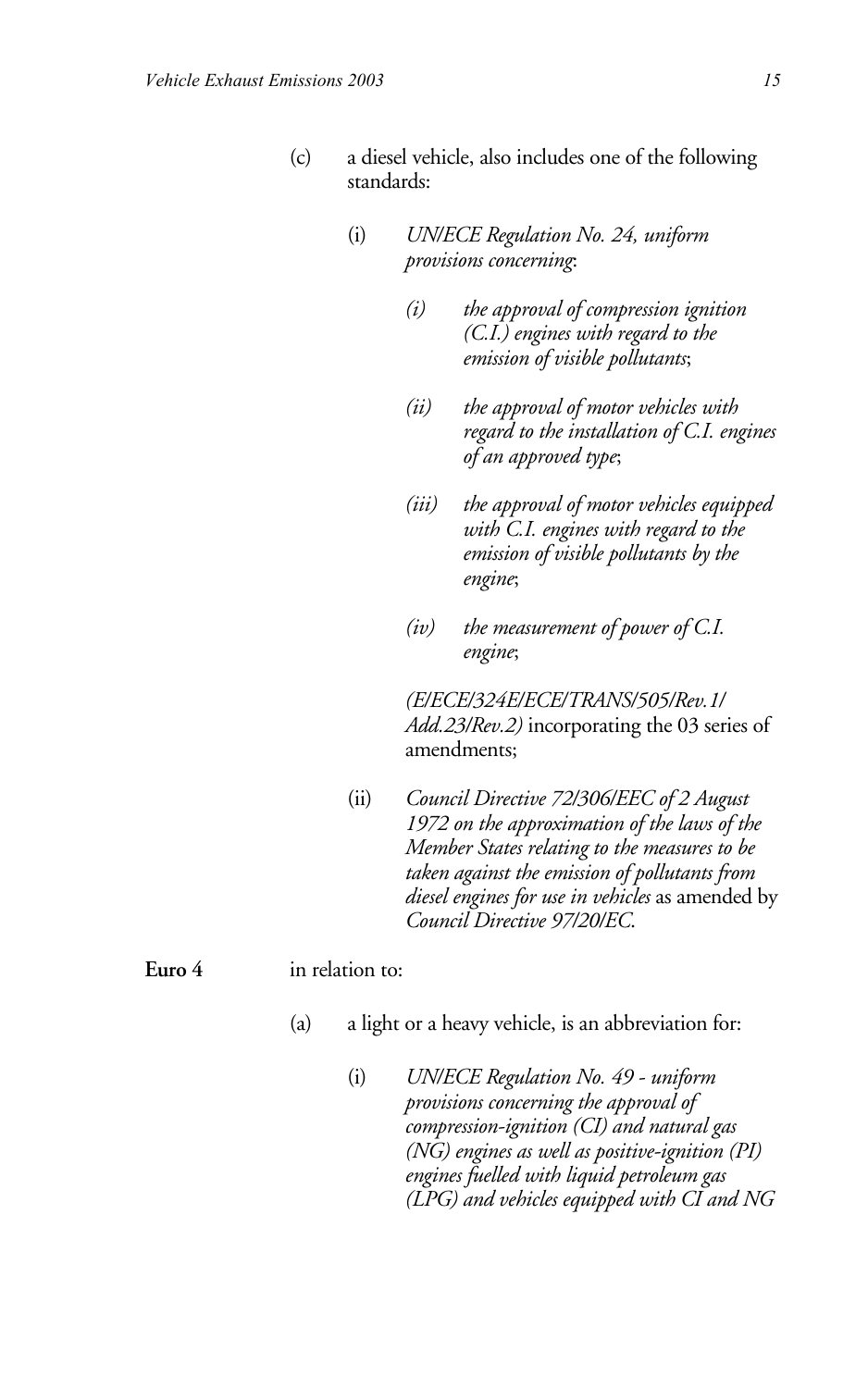*engines and PI engines fuelled with LPG, with regard to the emissions of pollutants by the engine (E/ECE/324E/ECE/TRANS/505/ Rev.1/Add.48/Rev.3/Amend.1)* as amended by row B1 of Table 1 and/or 2 (as appropriate), in section 5.2.1 of the 03 series of amendments; or

- (ii) *UN/ECE Regulation No. 83, uniform provisions concerning the approval of vehicles with regard to the emission of pollutants according to engine fuel requirements (E/ECE/324E/ECE/TRANS/505/ Rev.1/Add.82/Rev.2)* as amended by row B of the table to clause 5.3.1.4 of the 05 series of amendments; or
- (iii) *Council Directive 70/220/EEC*, as amended by *Council Directive 98/69/EC* as per the limit values in row B of the table to clause 5.3.1.4 of Annex I of *Directive 98/69/EC*; or
- (iv) *Council Directive 88/77/EEC of 3 December 1987 on the approximation of the laws of the Member States relating to measures to be taken against the emission of gaseous pollutants from diesel engines for use in vehicles*, as amended by *Council Directive 1999/96/EC* as per the limit values in row B1 of Tables 1 and/or 2 (as applicable) in section 6.2.1; and
- (b) includes one of the following standards:
	- (i) *UN/ECE Regulation No. 24, uniform provisions concerning*:
		- *(i) the approval of compression ignition (C.I.) engines with regard to the emission of visible pollutants*;
		- *(ii) the approval of motor vehicles with regard to the installation of C.I. engines of an approved type*;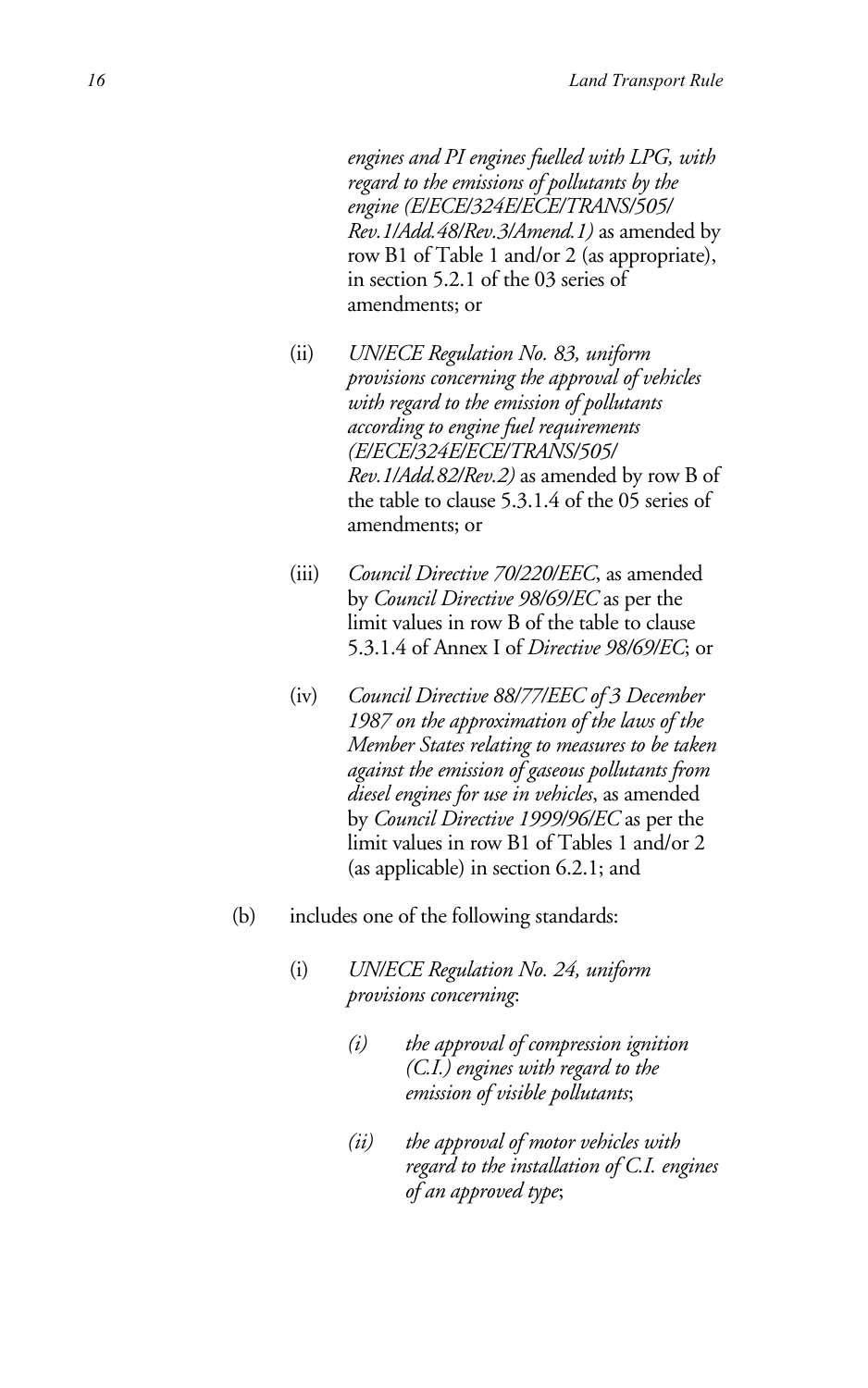|                            |                                 |          | (iii) | the approval of motor vehicles equipped<br>with C.I. engines with regard to the<br>emission of visible pollutants by the<br>engine;                                                                                                                                          |  |
|----------------------------|---------------------------------|----------|-------|------------------------------------------------------------------------------------------------------------------------------------------------------------------------------------------------------------------------------------------------------------------------------|--|
|                            |                                 |          | (iv)  | the measurement of power of $C.I.$<br>engine;                                                                                                                                                                                                                                |  |
|                            |                                 |          |       | (E/ECE/324E/ECE/TRANS/505/Rev.1/<br>Add.23/Rev.2) incorporating the 03 series of<br>amendments;                                                                                                                                                                              |  |
|                            |                                 | (ii)     |       | Council Directive 72/306/EEC of 2 August<br>1972 on the approximation of the laws of the<br>Member States relating to the measures to be<br>taken against the emission of pollutants from<br>diesel engines for use in vehicles as amended by<br>Council Directive 97/20/EC. |  |
| Existing-model<br>vehicle  |                                 |          |       | means a new vehicle that is not a new model vehicle.                                                                                                                                                                                                                         |  |
| Heavy vehicle              | means a vehicle that is either: |          |       |                                                                                                                                                                                                                                                                              |  |
|                            | (a)                             |          |       | of Class MD3, MD4, ME, NB, NC, TC or TD; or                                                                                                                                                                                                                                  |  |
|                            | (b)                             | 3500 kg. |       | a vehicle (not of a class specified in <i>Table A: Vehicle</i><br>classes) with a gross vehicle mass that exceeds                                                                                                                                                            |  |
| Individual<br>approval     |                                 |          |       | means a document confirming that a specified vehicle<br>complies with an approved vehicle emissions standard.                                                                                                                                                                |  |
| Inspecting<br>organisation |                                 |          |       | has the same meaning as in <i>Land Transport Rule: Vehicle</i><br>Standards Compliance 2002.                                                                                                                                                                                 |  |
| Japan 98                   |                                 |          |       | means Japan Safety Regulations for Road Vehicles, Article 31<br>- Emission Control Device, as revised by Japanese Ministry<br>of Transport Ordinance 22 issued on 31 March 1997 as<br>established by the relevant Japan Safety Regulations for Road                          |  |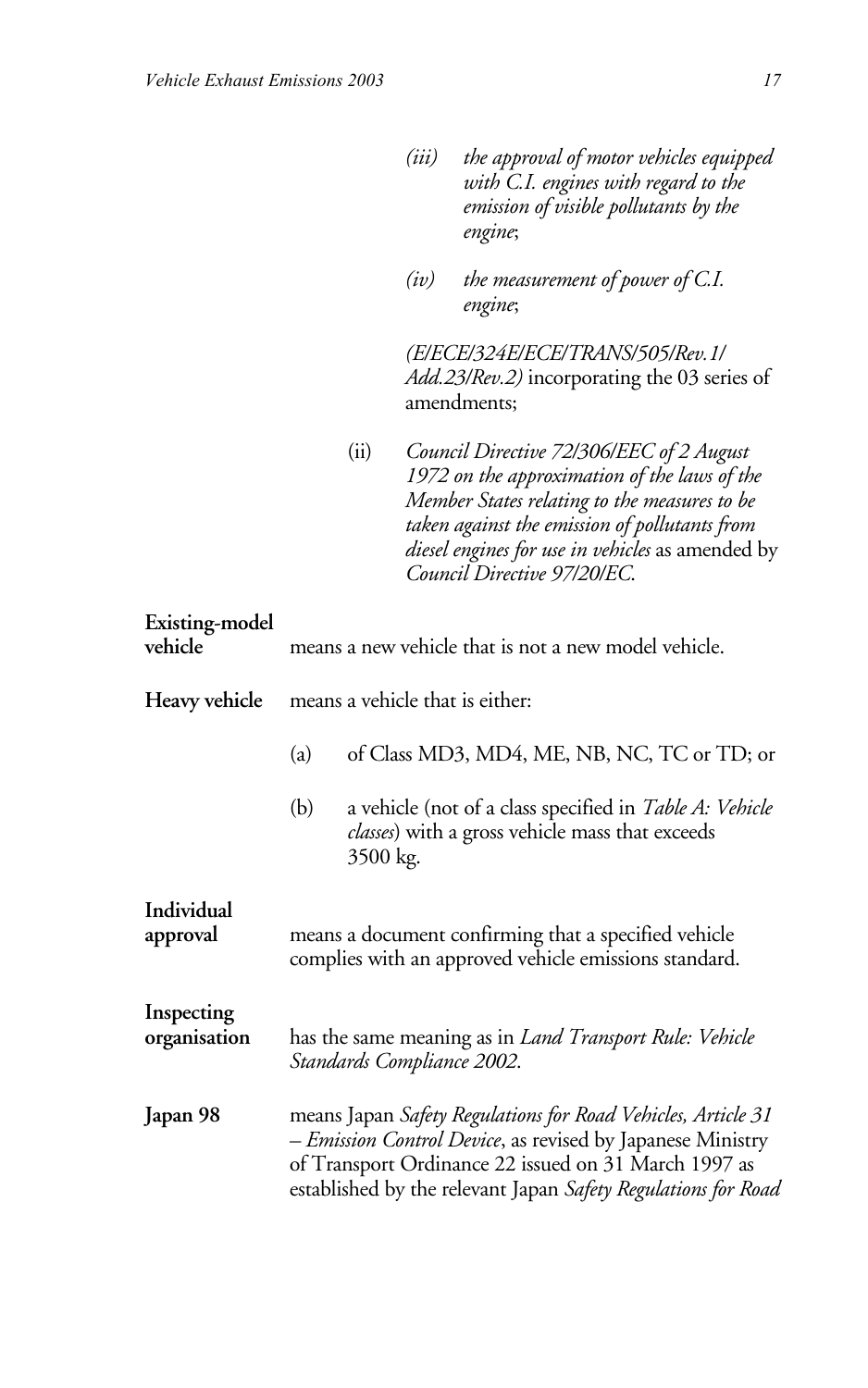|                       | Vehicles test procedures, technical standards and Circulars;<br>or the Mean Value Standards for Motor Vehicle Exhaust<br>Emissions, Circular of Chigi No. 129 of April 4, 1985, as<br>amended by Circulars of Chigi No. 56 of April 2, 1986,<br>Chigi No. 9 of January 23, 1987, Chigi No. 108 of May 29,<br>1989, Chigi No. 161 of June 28, 1991, Jikan No. 344 of<br>December 17, 1993 and Jikan No.102 of April 11, 1997. |  |  |
|-----------------------|------------------------------------------------------------------------------------------------------------------------------------------------------------------------------------------------------------------------------------------------------------------------------------------------------------------------------------------------------------------------------------------------------------------------------|--|--|
| Japan 00/02           | means Japan Safety Regulations for Road Vehicles, Article 31<br>- Emission Control Device, as revised by Japanese Ministry<br>of Transport Ordinance 65 issued on 30 September 1998<br>as established by the relevant Japan Safety Regulations for<br>Road Vehicles test procedures, technical standards and<br>Circulars.                                                                                                   |  |  |
| Japan 02/04           | means Japan Safety Regulations for Road Vehicles, Article 31<br>- Emission Control Device, as revised by Japanese Ministry<br>of Transport Ordinance 31 issued on 5 September 2000 as<br>established by the relevant Japan Safety Regulations for Road<br>Vehicles test procedures, technical standards and Circulars.                                                                                                       |  |  |
| Light vehicle         | means a vehicle except one defined as a 'heavy vehicle'.                                                                                                                                                                                                                                                                                                                                                                     |  |  |
| Low volume<br>vehicle | means a motor vehicle of a class in Table A: Vehicle classes,<br>other than Class MD3, MD4, ME, NB, NC, TC or TD,<br>that is:                                                                                                                                                                                                                                                                                                |  |  |
|                       | (a)<br>manufactured, assembled or scratch-built in<br>quantities of 200 or less at any one location in any<br>one year, by a manufacturer whose total production<br>of motor vehicles does not exceed 200 units over the<br>same period, and where the construction of the<br>vehicle directly or indirectly affects compliance of<br>the vehicle with any of the vehicle standards<br>prescribed by New Zealand law; or     |  |  |
|                       | (b)<br>modified uniquely, or in quantities of 200 or less at<br>any one location in any one year, in such a way as to<br>affect the compliance of the vehicle, its structure,<br>systems, components, and equipment, with a legal                                                                                                                                                                                            |  |  |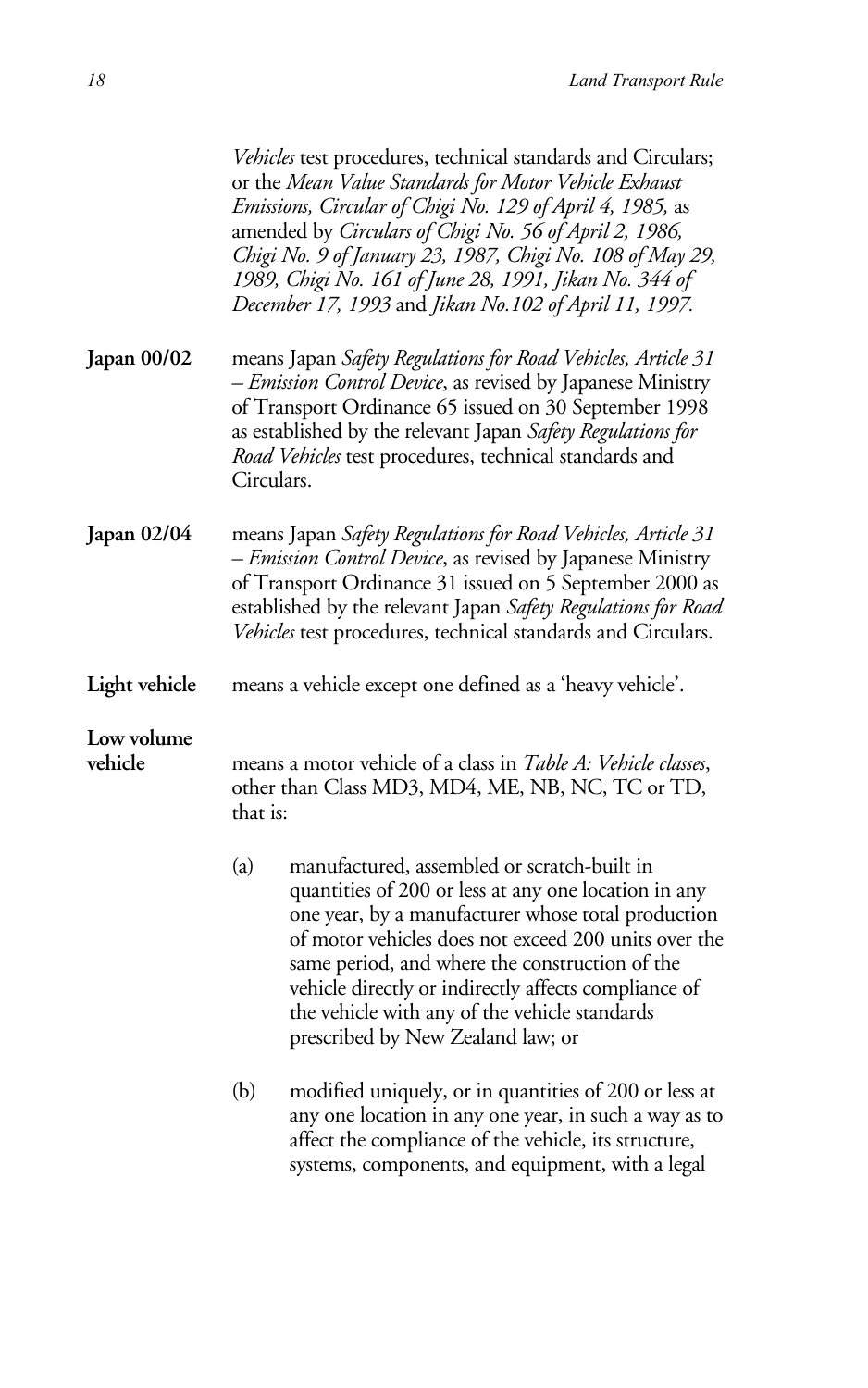|                               |     | applicable at the time of the modification.                                                                                                                                                     |
|-------------------------------|-----|-------------------------------------------------------------------------------------------------------------------------------------------------------------------------------------------------|
| Low volume<br>vehicle<br>code |     | means the code of the Low Volume Vehicle Technical<br>Association Incorporated.                                                                                                                 |
| Motor vehicle                 |     | means a vehicle drawn or propelled by mechanical power;<br>and includes a trailer; but does not include:                                                                                        |
|                               | (a) | a vehicle running on rails;                                                                                                                                                                     |
|                               | (b) | an invalid carriage;                                                                                                                                                                            |
|                               | (c) | a trailer (other than a trailer designed solely for the<br>carriage of goods) that is designed and used<br>exclusively as part of the armament of the New<br>Zealand Defence Force;             |
|                               | (d) | a trailer running on one wheel and designed<br>exclusively as a speed measuring device or for testing<br>the wear of vehicle tyres;                                                             |
|                               | (e) | a vehicle designed for amusement purposes and<br>used exclusively within a place of recreation,<br>amusement, or entertainment to which the public<br>does not have access with motor vehicles; |
|                               | (f) | a pedestrian-controlled machine.                                                                                                                                                                |
| <b>New</b>                    |     | in relation to a vehicle, means a vehicle that:                                                                                                                                                 |
|                               | (a) | has not been registered and operated in New<br>Zealand or any other country; and                                                                                                                |
|                               | (b) | has not been operated on a road in New Zealand or<br>any other country as a demonstration or courtesy<br>vehicle; and                                                                           |

requirement relating to safety performance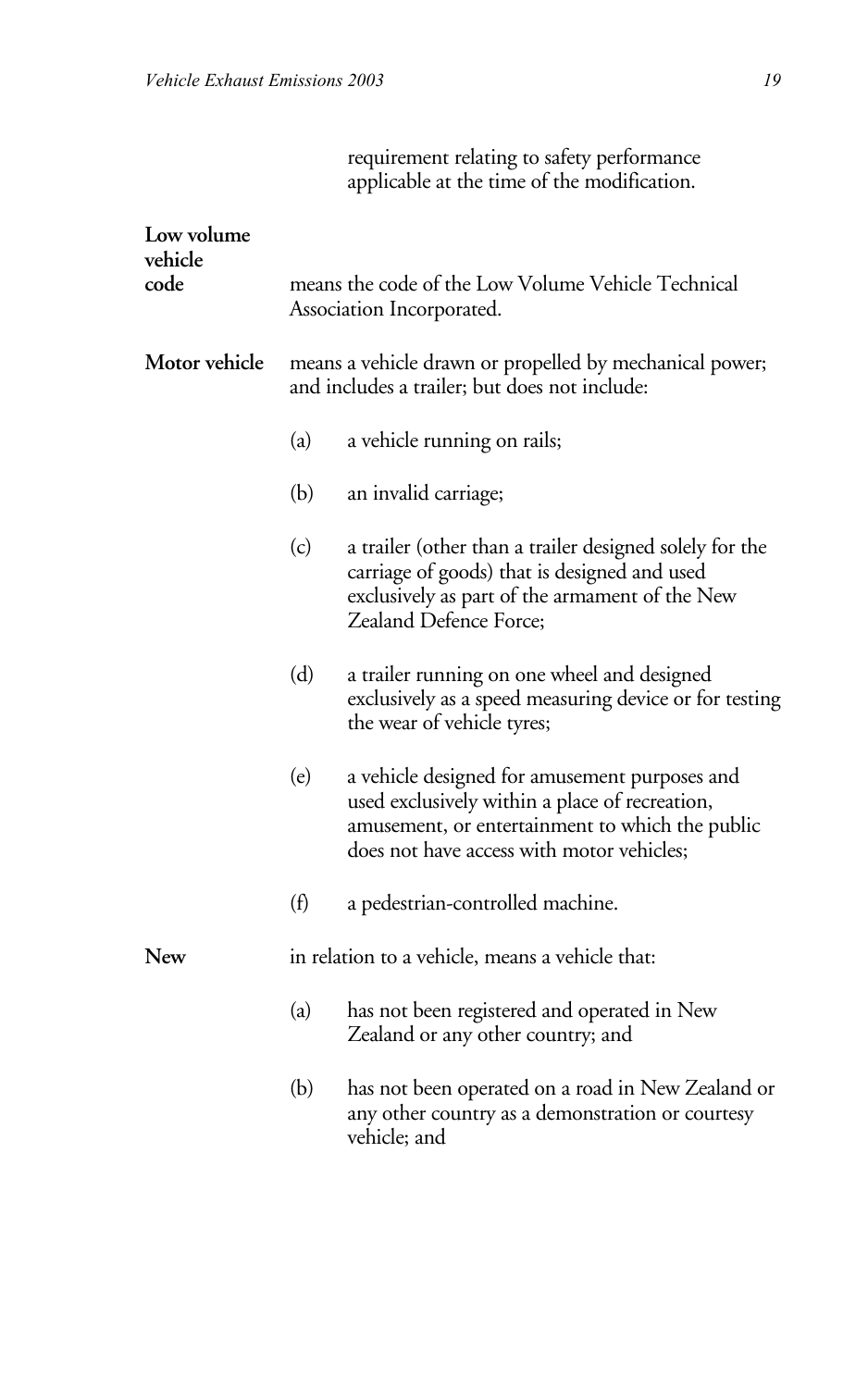|                          | (c)                                                                                                                                                                                                                         | and | has not been used for training or testing purposes;                                                                                                                                                                                                                                                                                                 |
|--------------------------|-----------------------------------------------------------------------------------------------------------------------------------------------------------------------------------------------------------------------------|-----|-----------------------------------------------------------------------------------------------------------------------------------------------------------------------------------------------------------------------------------------------------------------------------------------------------------------------------------------------------|
|                          | (d)                                                                                                                                                                                                                         |     | is not a scratch-built vehicle that contains<br>components that have been fitted to a vehicle that<br>has been operated on the road in New Zealand or in<br>any other country.                                                                                                                                                                      |
| New-model<br>vehicle     |                                                                                                                                                                                                                             |     | means a new motor vehicle that has a date of manufacture<br>occurring in the same calendar year as that in which the<br>particular model of the vehicle was first manufactured.                                                                                                                                                                     |
| Petrol                   | means a refined petroleum distillate, normally boiling<br>within the limits of 30°C to 220°C, whether or not it<br>contains additives, that is intended for use as a fuel in<br>spark-ignition internal combustion engines. |     |                                                                                                                                                                                                                                                                                                                                                     |
| Phase-in date            | means the date specified in an approved vehicle emissions<br>standard from which a model, or model variant, of a<br>vehicle must comply with that vehicle emissions standard<br>or part of that vehicle emissions standard. |     |                                                                                                                                                                                                                                                                                                                                                     |
| Scratch-built<br>vehicle |                                                                                                                                                                                                                             |     | means a motor vehicle that is either:                                                                                                                                                                                                                                                                                                               |
|                          | (a)                                                                                                                                                                                                                         |     | assembled from previously unrelated components<br>and construction materials that have not been<br>predominantly sourced from donors of a single<br>make or model and that, in its completed form,<br>never previously existed as a mass-produced vehicle,<br>although the external appearance may resemble or<br>replicate an existing vehicle; or |
|                          | (b)                                                                                                                                                                                                                         |     | a modified production vehicle that contains less<br>than the following components from a mass-<br>produced vehicle of a single make and model:                                                                                                                                                                                                      |
|                          |                                                                                                                                                                                                                             | (i) | 40% of the chassis rails and 50% of the<br>crossmembers, or alternatively, 40% of a<br>spaceframe, or 40% of the floorpan of a                                                                                                                                                                                                                      |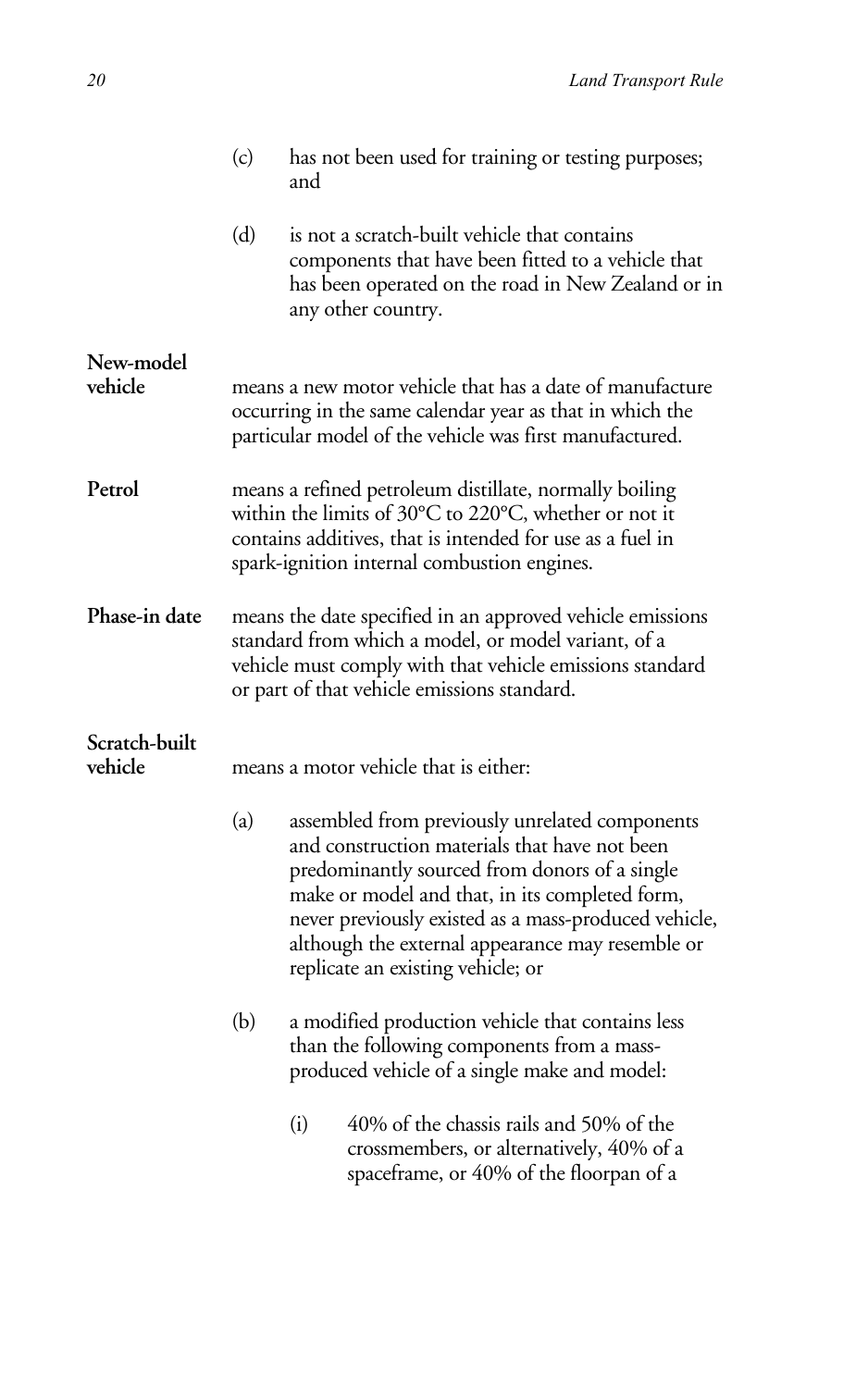|               |        |      | unitary constructed body, whichever is<br>appropriate; or                                                                                                                                                                                                                                                                                         |
|---------------|--------|------|---------------------------------------------------------------------------------------------------------------------------------------------------------------------------------------------------------------------------------------------------------------------------------------------------------------------------------------------------|
|               |        | (ii) | for light vehicles, 40% of the bodywork<br>(based on the surface area of body panels but<br>not including the floorpan, internal bracing,<br>subpanels, bulkheads or firewall).                                                                                                                                                                   |
| Type approval |        |      | means a document confirming that a specified vehicle<br>model, model variant, or component complies with an<br>approved vehicle emissions standard or with the Low<br>Volume Vehicle Code.                                                                                                                                                        |
| <b>UN/ECE</b> |        |      | is an abbreviation for a regulation of the United Nations<br>Economic Commission for Europe.                                                                                                                                                                                                                                                      |
| US 96         | means: |      |                                                                                                                                                                                                                                                                                                                                                   |
|               | (a)    |      | Federal Regulation 40 CFR Part 86, Control of<br>Emissions from New and In-Use Highway Vehicles<br>and Engines - Subpart 86.096-10 Emission standards<br>for 1996 and later model year Otto-cycle heavy-duty<br>engines and vehicles as established by the relevant<br>Federal Regulation 40 CFR Part 86 certification and<br>test procedures; or |
|               | (b)    |      | Title 13 of the California Code of Regulations in<br>force in California on 31 December 1996.                                                                                                                                                                                                                                                     |
| <b>US 98D</b> | means: |      |                                                                                                                                                                                                                                                                                                                                                   |
|               | (a)    |      | Federal Regulation 40 CFR Part 86, Control of<br>Emissions from New and In-Use Highway Vehicles<br>and Engines - Subpart 86.098-11 Emission standards<br>for 1998 and later model year diesel heavy-duty<br>engines and vehicles as established by the relevant<br>Federal Regulation 40 CFR Part 86 certification and<br>test procedures; or     |
|               | (b)    |      | Title 13 of the California Code of Regulations in<br>force in California on 31 December 1998.                                                                                                                                                                                                                                                     |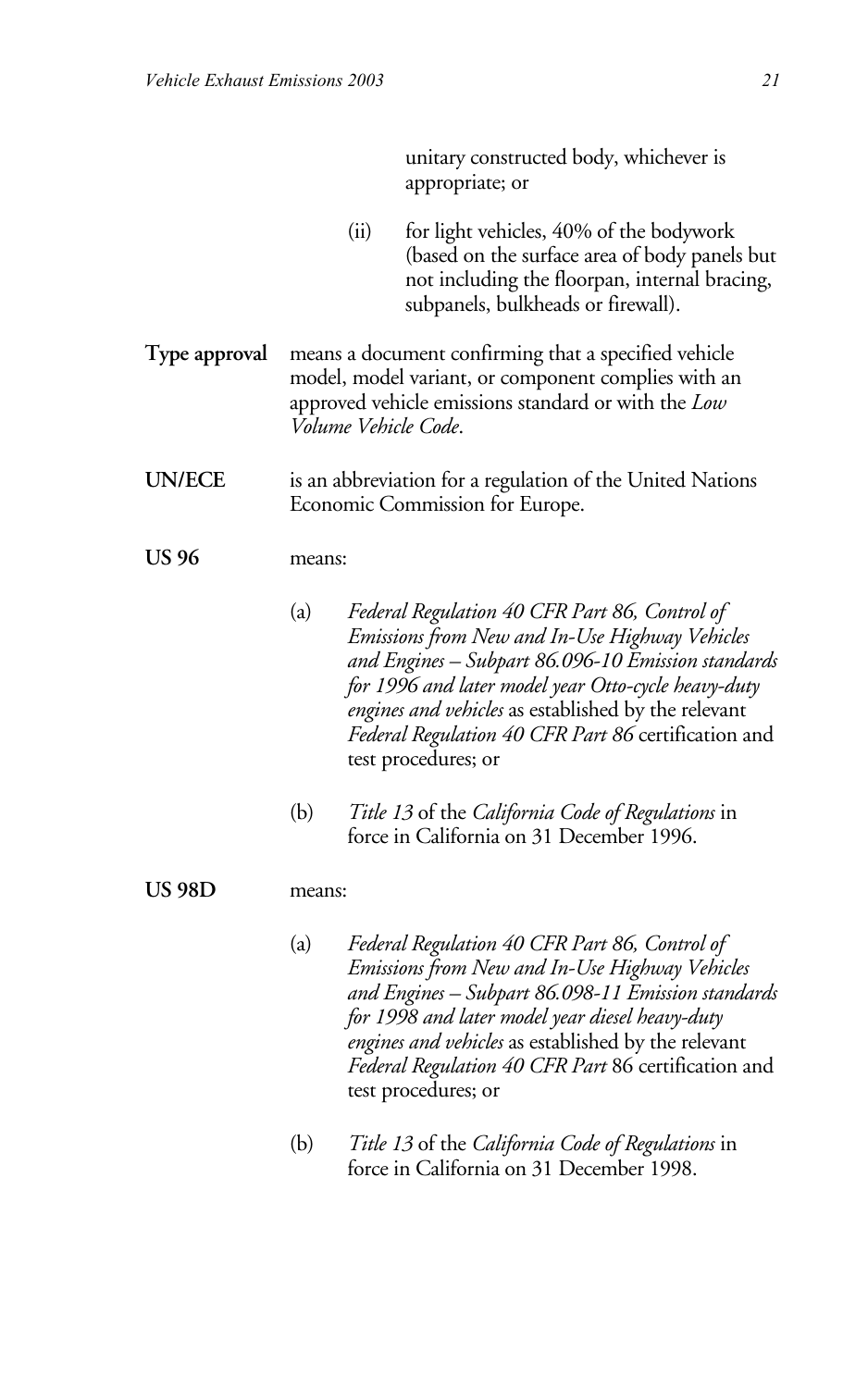#### **US 98P** means:

- (a) *Federal Regulation 40 CFR Part 86, Control of Emissions from New and In-Use Highway Vehicles and Engines – Subpart 86.098-10 Emission standards for 1998 and later model year Otto-cycle heavy-duty engines and vehicles* as established by the relevant *Federal Regulation 40 CFR Part 86* certification and test procedures; or
- (b) *Title 13* of the *California Code of Regulations* in force in California on 31 December 1998.

#### **US 2001** means:

- (a) *Federal Regulation 40 CFR Part 86, Control of Emissions from New and In-Use Highway Vehicles and Engines – Subpart 86.1811-01 Emission standards for light-duty vehicles; Subpart 86.1812-01 Emission standards for light-duty trucks 1; Subpart 86.1813-01 Emission standards for light-duty trucks 2; Subpart 86.1814-01 Emission standards for lightduty trucks 3; Subpart 86.1815-01 Emission standards for light-duty trucks 4,* in each case as established by the relevant *Federal Regulation 40 CFR Part 86* certification and test procedures; or
- (b) *Title 13* of the *California Code of Regulations* in force in California on 31 December 2001.

### **US 2004** means:

- (a) *Federal Regulation 40 CFR Part 86, Control of Emissions from New and In-Use Highway Vehicles and Engines – Subpart 86.1811-04 Emission standards for light-duty vehicles, light-duty trucks and medium-duty passenger vehicles* as established by the relevant *Federal Regulation 40 CFR Part 86* certification and test procedures; or
- (b) *Federal Regulation 40 CFR Part 86, Control of Emissions from New and In-Use Highway Vehicles*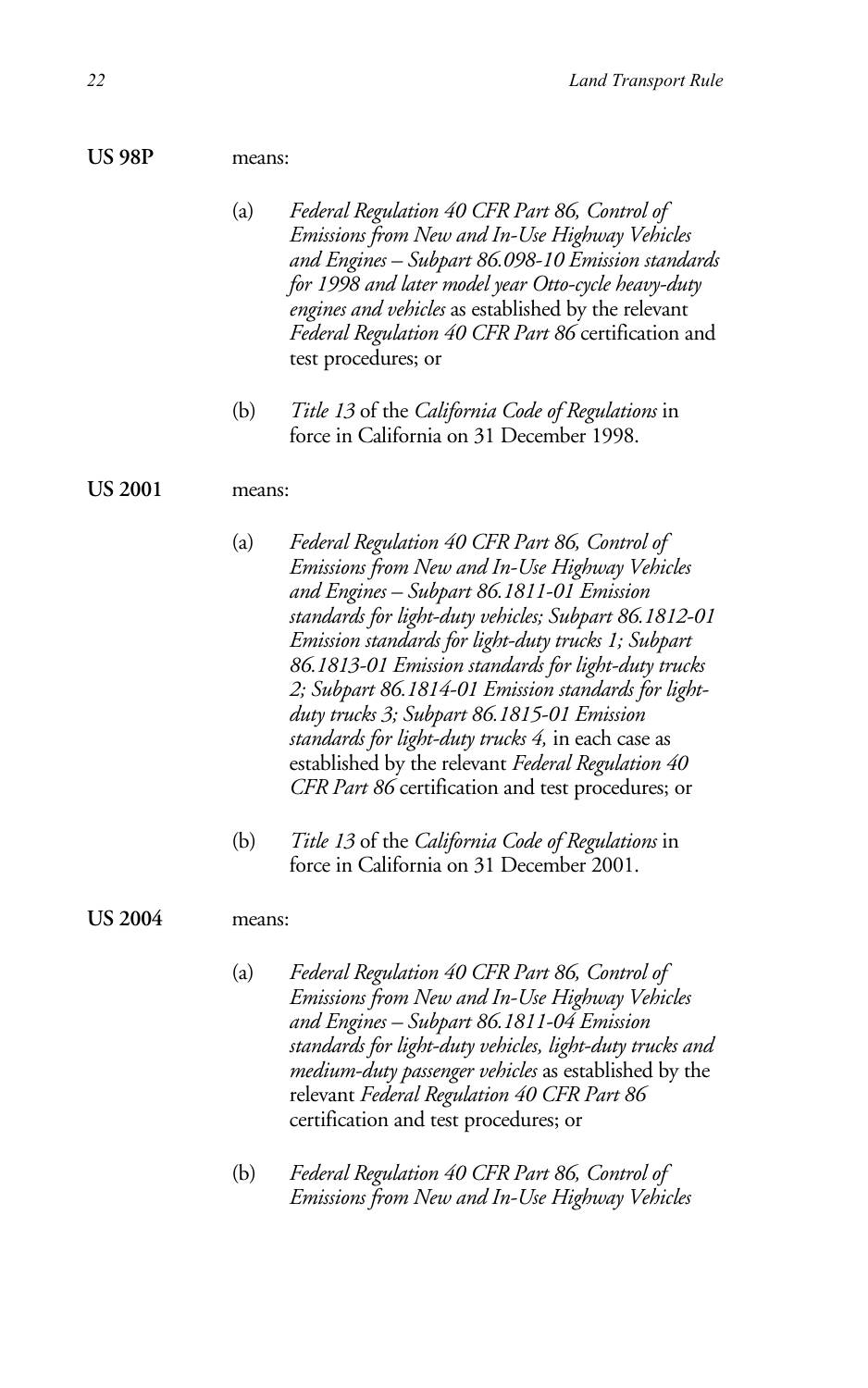|              |     |                                                                                                                                                                                                                       | and Engines – Subpart 86.004-11 Emission standards<br>for 2004 and later model year diesel heavy-duty<br><i>engines and vehicles</i> as established by the relevant<br>Federal Regulation 40 CFR Part 86 certification and |
|--------------|-----|-----------------------------------------------------------------------------------------------------------------------------------------------------------------------------------------------------------------------|----------------------------------------------------------------------------------------------------------------------------------------------------------------------------------------------------------------------------|
|              |     |                                                                                                                                                                                                                       | test procedures; or                                                                                                                                                                                                        |
|              | (c) |                                                                                                                                                                                                                       | Title 13 of the California Code of Regulations in<br>force in California on 31 December 2004.                                                                                                                              |
| Used vehicle |     | means a vehicle, including a vehicle that has been used for<br>the purpose of demonstration in connection with the sale<br>of a similar vehicle, that has, at any time before being<br>offered or displayed for sale: |                                                                                                                                                                                                                            |
|              | (a) |                                                                                                                                                                                                                       | been registered under:                                                                                                                                                                                                     |
|              |     | (i)                                                                                                                                                                                                                   | the <i>Transport Act 1962</i> ; or                                                                                                                                                                                         |
|              |     | (ii)                                                                                                                                                                                                                  | the Transport (Vehicle and Driver Registration<br>and Licensing Act) 1986; or                                                                                                                                              |
|              |     | (iii)                                                                                                                                                                                                                 | any corresponding legislation in any other<br>country; or                                                                                                                                                                  |
|              | (b) |                                                                                                                                                                                                                       | been used for a purpose not connected with its<br>manufacture or sale.                                                                                                                                                     |
| Vehicle      |     | means a contrivance equipped with wheels, tracks, or<br>revolving runners on which it moves or is moved; and<br>includes a hovercraft, a skateboard, in-line skates and<br>roller-skates; but does not include:       |                                                                                                                                                                                                                            |
|              | (a) |                                                                                                                                                                                                                       | a perambulator or pushchair;                                                                                                                                                                                               |
|              | (b) | a shopping or sporting trundler not propelled by<br>mechanical power;                                                                                                                                                 |                                                                                                                                                                                                                            |
|              | (c) |                                                                                                                                                                                                                       | a wheelbarrow or hand-trolley;                                                                                                                                                                                             |
|              | (d) |                                                                                                                                                                                                                       | a child's toy, including a tricycle and a bicycle,<br>provided, in either case, no road wheel (including<br>any tyre) has a diameter exceeding 355 mm;                                                                     |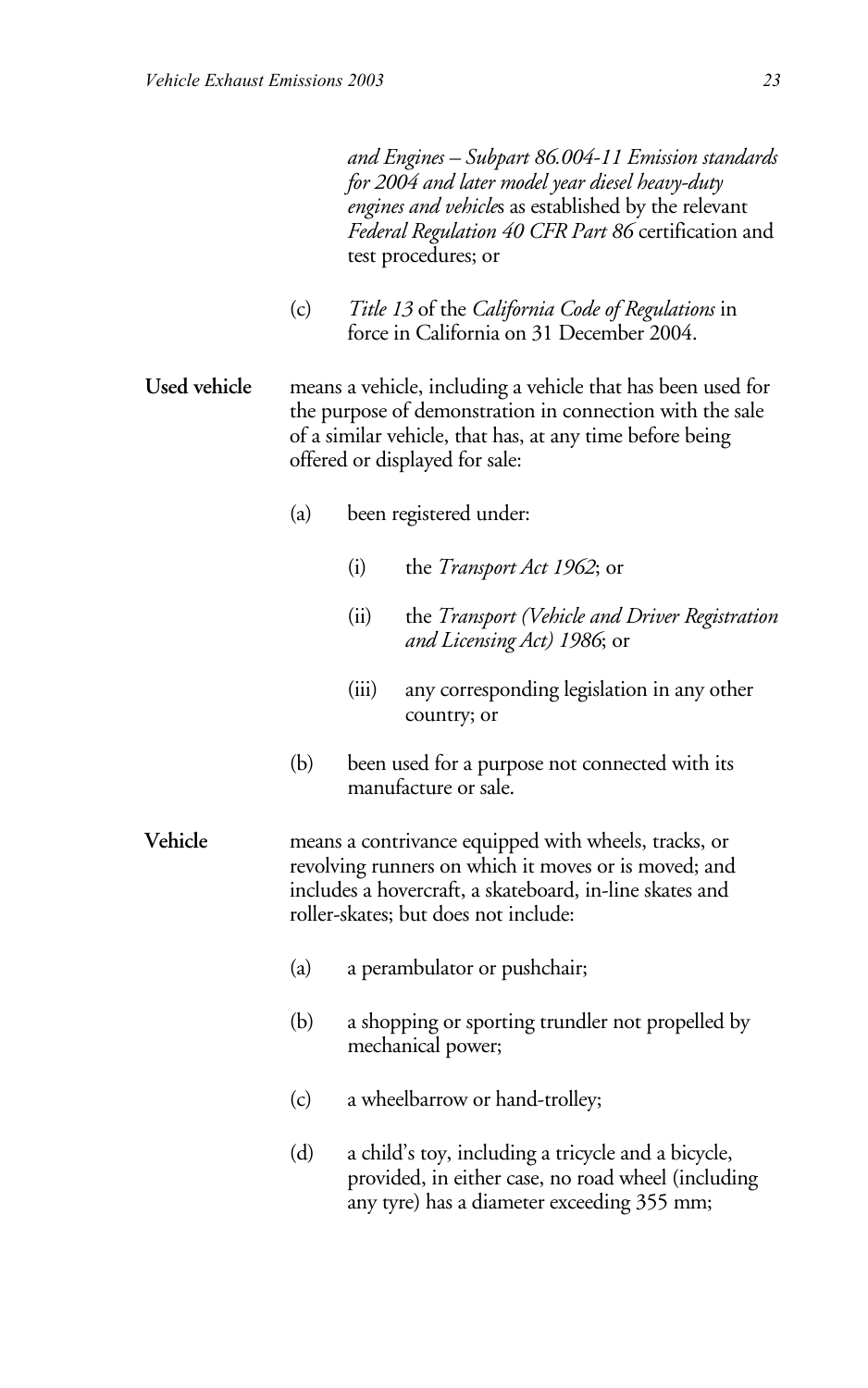|                                       | (e)                                                                                                                                                                             | a pedestrian-controlled lawnmower;                                                                                      |
|---------------------------------------|---------------------------------------------------------------------------------------------------------------------------------------------------------------------------------|-------------------------------------------------------------------------------------------------------------------------|
|                                       | (f)                                                                                                                                                                             | a pedestrian-controlled agricultural machine not<br>propelled by mechanical power;                                      |
|                                       | (g)                                                                                                                                                                             | an article of furniture;                                                                                                |
|                                       | (h)                                                                                                                                                                             | an invalid wheelchair not propelled by mechanical<br>power;                                                             |
|                                       | (i)                                                                                                                                                                             | any other contrivance specified by any other rule<br>not to be a vehicle for the purposes of this<br>definition.        |
| Vehicle<br>inspector                  | has the same meaning as in <i>Land Transport Rule: Vehicle</i><br>Standards Compliance 2002.                                                                                    |                                                                                                                         |
| Vehicle<br>standard                   | means a technical specification with which a motor vehicle,<br>its structure, systems, components or equipment must<br>comply, and which is adopted by:                         |                                                                                                                         |
|                                       | (a)                                                                                                                                                                             | the New Zealand Standards Council; or                                                                                   |
|                                       | (b)                                                                                                                                                                             | any international, national or regional organisation<br>with functions similar to the New Zealand<br>Standards Council. |
| Vehicle that<br>operates<br>on diesel | means a motor vehicle that is designed to use diesel as its<br>primary fuel type in order to operate (regardless of whether<br>the motor vehicle has an alternative fuel type). |                                                                                                                         |
| Vehicle that<br>operates<br>on petrol | means a motor vehicle that is designed to use petrol as its<br>primary fuel type in order to operate (regardless of whether<br>the motor vehicle has an alternative fuel type). |                                                                                                                         |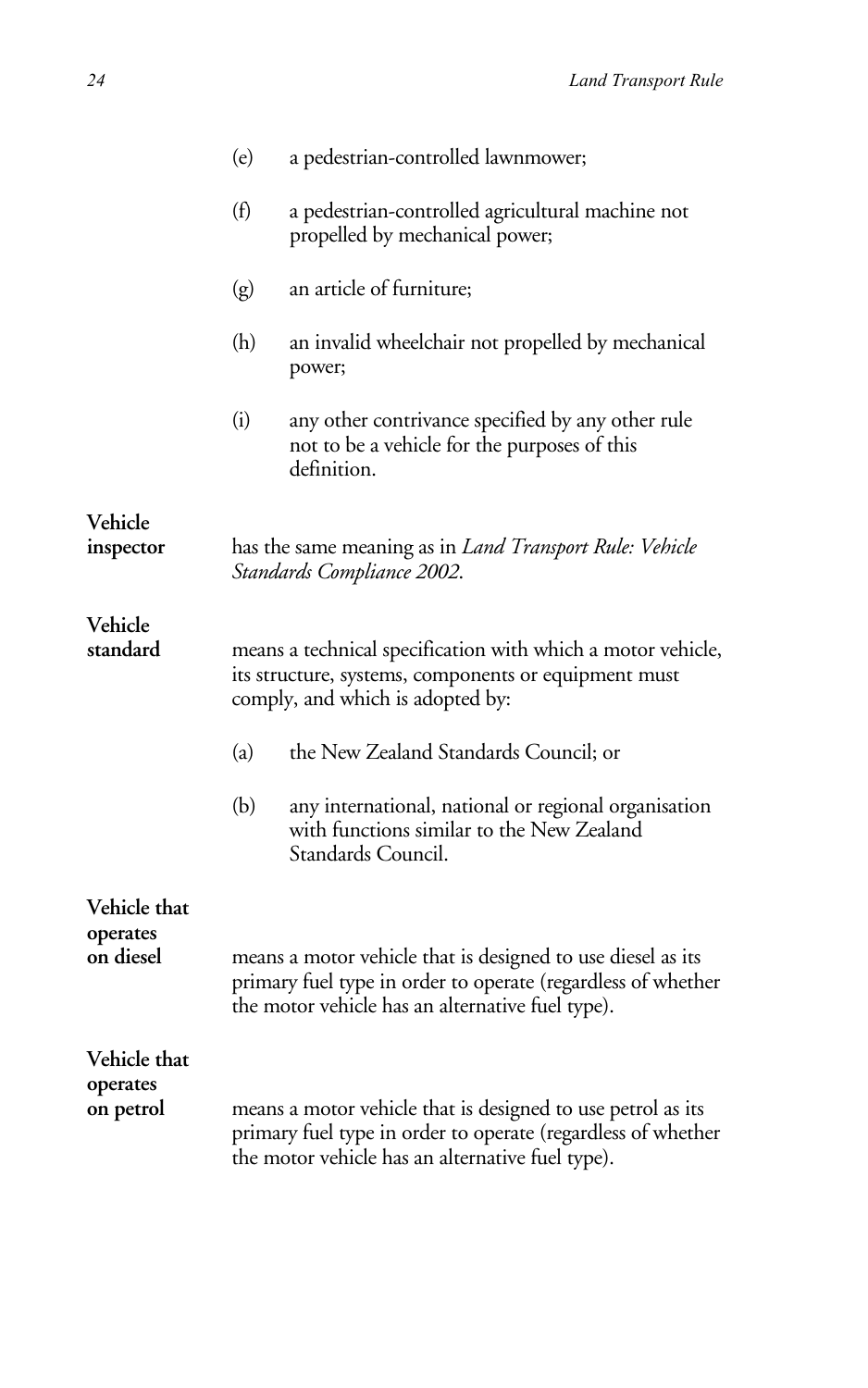### **Table A Vehicle classes**

| Class                              | <b>Description</b>                                                                                                                                                                                                                                                                                                                |
|------------------------------------|-----------------------------------------------------------------------------------------------------------------------------------------------------------------------------------------------------------------------------------------------------------------------------------------------------------------------------------|
| AA (Pedal cycle)                   | A vehicle designed to be propelled through a<br>mechanism solely by human power.                                                                                                                                                                                                                                                  |
| AB (Power-assisted pedal<br>cycle) | A pedal cycle to which is attached one or more<br>auxiliary propulsion motors having a combined<br>maximum power output not exceeding 200 watts.                                                                                                                                                                                  |
| LA (Moped with two wheels)         | A motor vehicle (other than a power-assisted pedal<br>cycle) that:<br>(a) has two wheels; and<br>(b) either:<br>(i) has an engine cylinder capacity not exceeding<br>50 ml and a maximum speed not exceeding 50 km/h;<br>or<br>(ii) has a power source other than a piston engine<br>and a maximum speed not exceeding 50 km/h.   |
| LB (Moped with three wheels)       | A motor vehicle (other than a power-assisted pedal<br>cycle) that:<br>(a) has three wheels; and<br>(b) either:<br>(i) has an engine cylinder capacity not exceeding<br>50 ml and a maximum speed not exceeding 50 km/h;<br>or<br>(ii) has a power source other than a piston engine<br>and a maximum speed not exceeding 50 km/h. |
| LB <sub>1</sub>                    | A Class LB motor vehicle that has one wheel at the<br>front and two wheels at the rear.                                                                                                                                                                                                                                           |
| LB <sub>2</sub>                    | A Class LB motor vehicle that has two wheels at the<br>front and one wheel at the rear.                                                                                                                                                                                                                                           |
| LC (Motor cycle)                   | A motor vehicle that:<br>(a) has two wheels; and<br>(b) either:<br>(i) has an engine cylinder capacity exceeding 50 ml;<br>or<br>(ii) has a maximum speed exceeding 50 km/h.                                                                                                                                                      |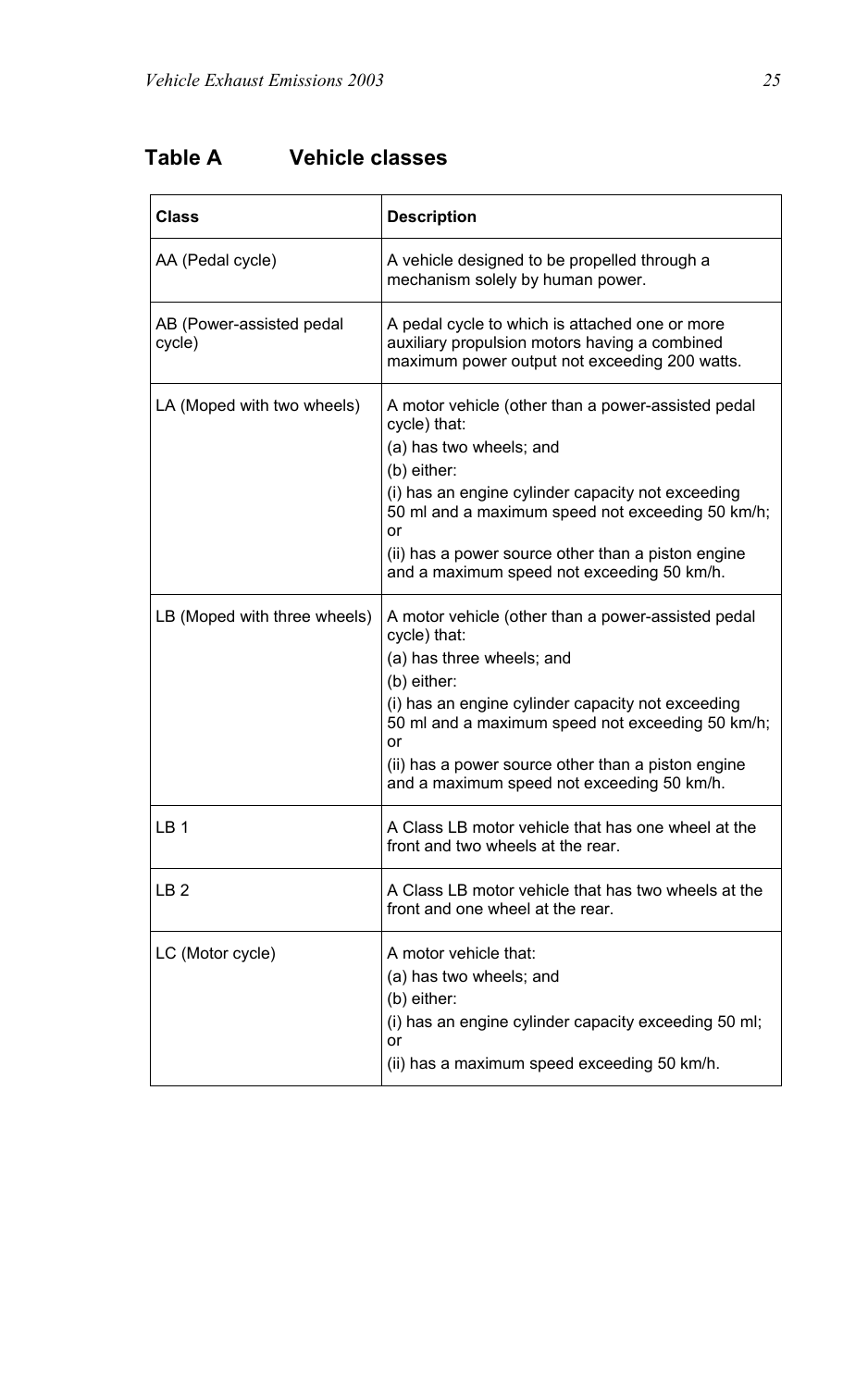## **Table A Vehicle classes (continued)**

| Class                         | <b>Description</b>                                                                                                                                                                                                                                                                                                   |
|-------------------------------|----------------------------------------------------------------------------------------------------------------------------------------------------------------------------------------------------------------------------------------------------------------------------------------------------------------------|
| LD (Motor cycle and side-car) | A motor vehicle that:<br>(a) has three wheels asymmetrically arranged in<br>relation to the longitudinal median axis; and<br>$(b)$ either:<br>(i) has an engine cylinder capacity exceeding 50 ml;<br>or<br>(ii) has a maximum speed exceeding 50 km/h.                                                              |
| Side-car                      | A car, box, or other receptacle attached to the side of<br>a motor cycle and supported by a wheel.                                                                                                                                                                                                                   |
| LE (Motor tri-cycle)          | A motor vehicle that:<br>(a) has three wheels symmetrically arranged in<br>relation to the longitudinal median axis; and<br>(b) has a gross vehicle mass not exceeding one<br>tonne; and<br>(c) either:<br>(i) has an engine cylinder capacity exceeding 50 ml;<br>or<br>(ii) has a maximum speed exceeding 50 km/h. |
| LE 1                          | A Class LE motor vehicle that has one wheel at the<br>front and two wheels at the rear.                                                                                                                                                                                                                              |
| LE <sub>2</sub>               | A Class LE motor vehicle that has two wheels at the<br>front and one wheel at the rear.                                                                                                                                                                                                                              |
| Passenger vehicle             | A motor vehicle that:<br>(a) is constructed primarily for the carriage of<br>passengers; and<br>(b) either:<br>(i) has at least four wheels; or<br>(ii) has three wheels and a gross vehicle mass<br>exceeding one tonne.                                                                                            |
| MA (Passenger car)            | A passenger vehicle (other than a Class MB or Class<br>MC vehicle) that has not more than nine seating<br>positions (including the driver's seating position).                                                                                                                                                       |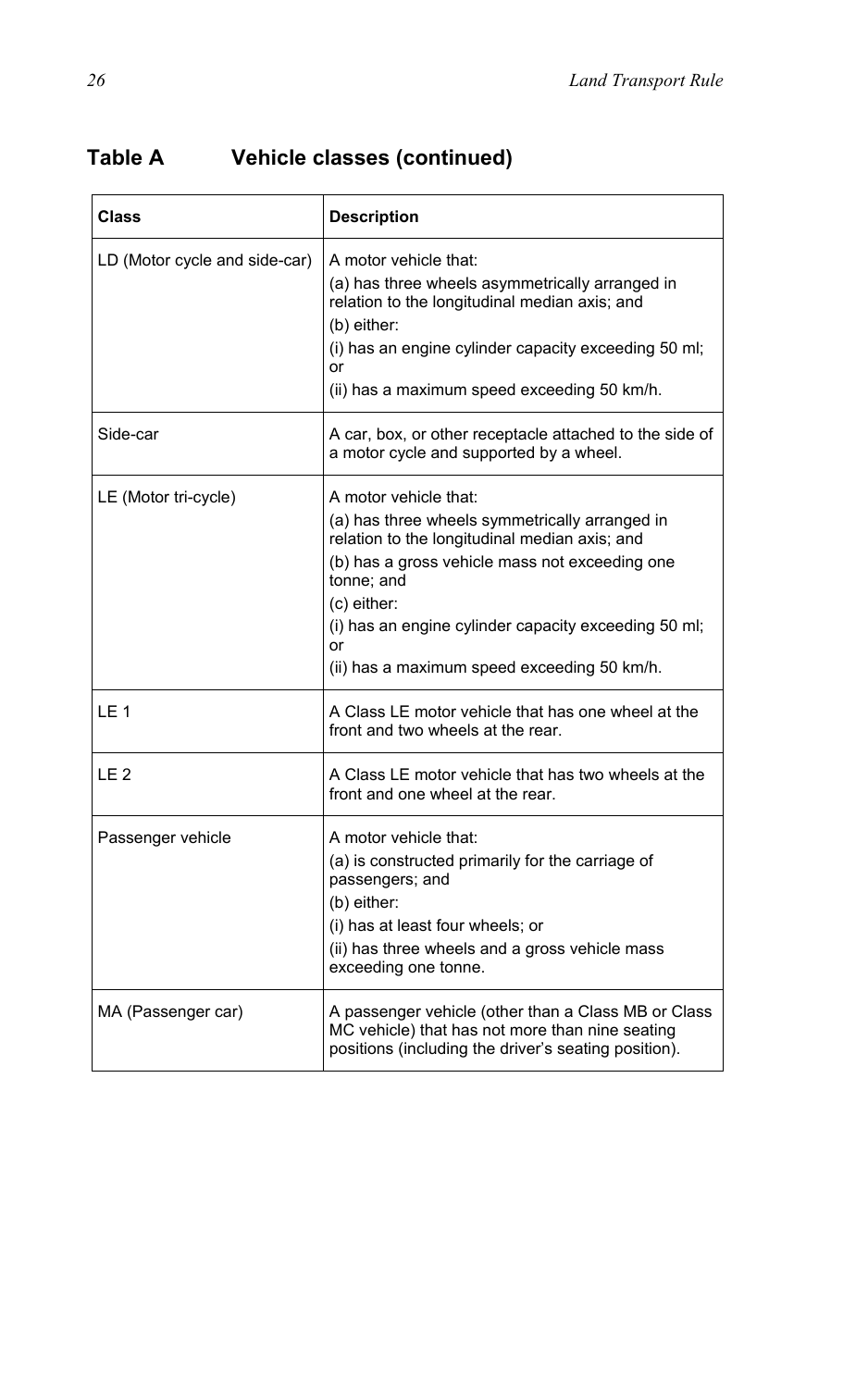## **Table A Vehicle classes (continued)**

| Class                                     | <b>Description</b>                                                                                                                                                                                                                                                                                                                                                                                                                                                                                                                                                                                                                                                                                                                                                                                                                         |
|-------------------------------------------|--------------------------------------------------------------------------------------------------------------------------------------------------------------------------------------------------------------------------------------------------------------------------------------------------------------------------------------------------------------------------------------------------------------------------------------------------------------------------------------------------------------------------------------------------------------------------------------------------------------------------------------------------------------------------------------------------------------------------------------------------------------------------------------------------------------------------------------------|
| MB (Forward control<br>passenger vehicle) | A passenger vehicle (other than a Class MC vehicle):<br>(a) that has not more than nine seating positions<br>(including the driver's seating position); and<br>(b) in which the centre of the steering wheel is in the<br>forward quarter of the vehicle's total length.                                                                                                                                                                                                                                                                                                                                                                                                                                                                                                                                                                   |
| MC (Off-road passenger<br>vehicle)        | A passenger vehicle, designed with special features<br>for off-road operation, that has not more than nine<br>seating positions (including the driver's seating<br>position), and that:<br>(a) has four-wheel drive; and<br>(b) has at least four of the following characteristics<br>when the vehicle is unladen on a level surface and<br>the front wheels are parallel to the vehicle's<br>longitudinal centre-line and the tyres are inflated to<br>the vehicle manufacturer's recommended pressure:<br>(i) an approach angle of not less than 28 degrees;<br>(ii) a breakover angle of not less than 14 degrees;<br>(iii) a departure angle of not less than 20 degrees;<br>(iv) a running clearance of not less than 200 mm;<br>(v) a front-axle clearance, rear-axle clearance, or<br>suspension clearance of not less than 175 mm. |
| Omnibus                                   | A passenger vehicle that has more than nine seating<br>positions (including the driver's seating position). An<br>omnibus comprising two or more non-separable but<br>articulated units shall be considered as a single<br>vehicle.                                                                                                                                                                                                                                                                                                                                                                                                                                                                                                                                                                                                        |
| MD (Light omnibus)                        | An omnibus that has a gross vehicle mass not<br>exceeding 5 tonnes.                                                                                                                                                                                                                                                                                                                                                                                                                                                                                                                                                                                                                                                                                                                                                                        |
| MD <sub>1</sub>                           | An omnibus that has a gross vehicle mass not<br>exceeding 3.5 tonnes and not more than 12 seats.                                                                                                                                                                                                                                                                                                                                                                                                                                                                                                                                                                                                                                                                                                                                           |
| MD <sub>2</sub>                           | An omnibus that has a gross vehicle mass not<br>exceeding 3.5 tonnes and more than 12 seats.                                                                                                                                                                                                                                                                                                                                                                                                                                                                                                                                                                                                                                                                                                                                               |
| MD <sub>3</sub>                           | An omnibus that has a gross vehicle mass exceeding<br>3.5 tonnes but not exceeding 4.5 tonnes.                                                                                                                                                                                                                                                                                                                                                                                                                                                                                                                                                                                                                                                                                                                                             |
| MD <sub>4</sub>                           | An omnibus that has a gross vehicle mass exceeding<br>4.5 tonnes but not exceeding 5 tonnes.                                                                                                                                                                                                                                                                                                                                                                                                                                                                                                                                                                                                                                                                                                                                               |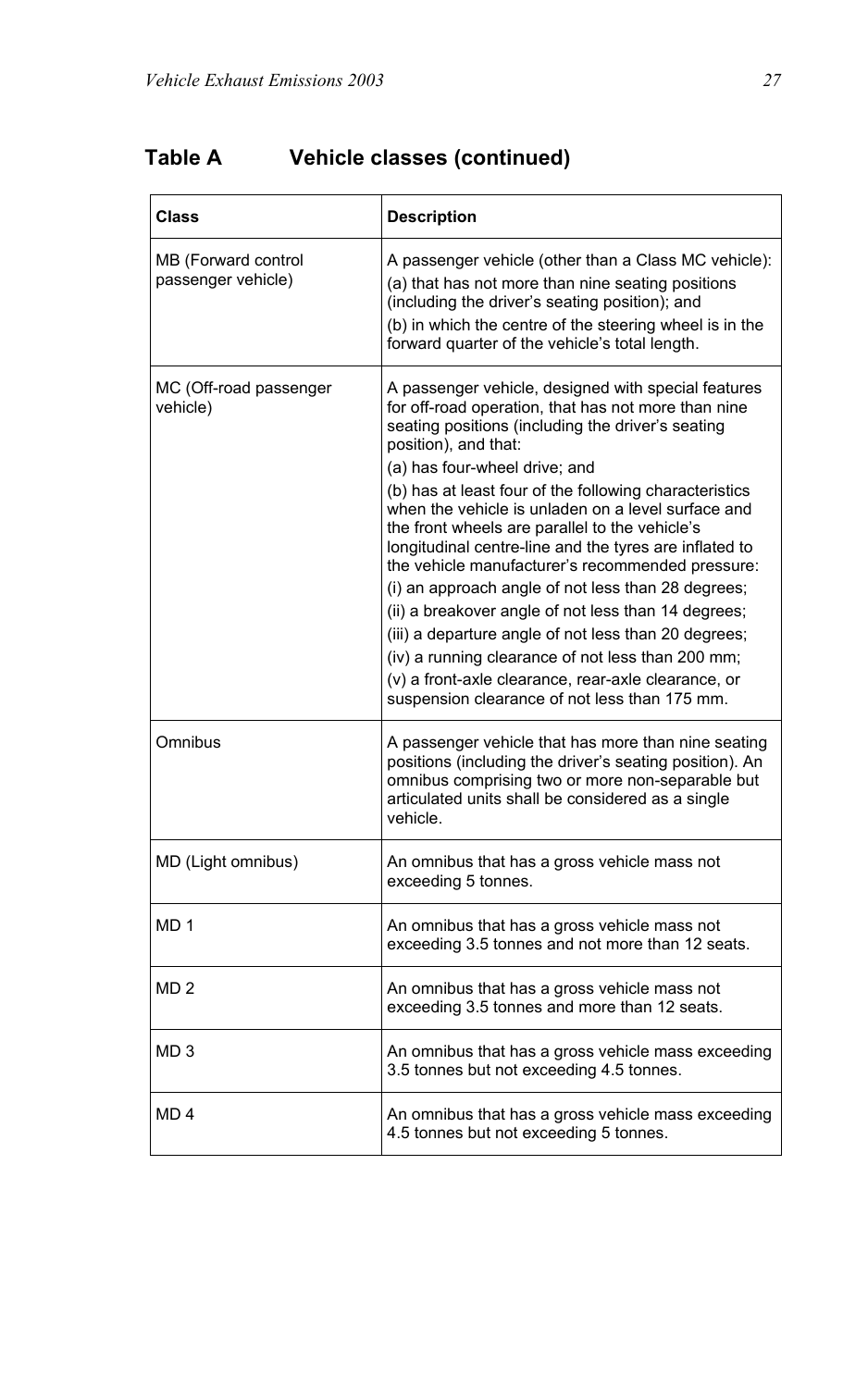| Class                     | <b>Description</b>                                                                                                                                                                                                                                                                                                                                                                                                                                                                                                                                                                                                                                                                                                                                                                                                                                                     |
|---------------------------|------------------------------------------------------------------------------------------------------------------------------------------------------------------------------------------------------------------------------------------------------------------------------------------------------------------------------------------------------------------------------------------------------------------------------------------------------------------------------------------------------------------------------------------------------------------------------------------------------------------------------------------------------------------------------------------------------------------------------------------------------------------------------------------------------------------------------------------------------------------------|
| ME (Heavy omnibus)        | An omnibus that has a gross vehicle mass exceeding<br>5 tonnes.                                                                                                                                                                                                                                                                                                                                                                                                                                                                                                                                                                                                                                                                                                                                                                                                        |
| Goods vehicle             | A motor vehicle that:<br>(a) is constructed primarily for the carriage of goods;<br>and<br>(b) either:<br>(i) has at least four wheels; or<br>(ii) has three wheels and a gross vehicle mass<br>exceeding one tonne.<br>For the purpose of this description:<br>(a) a vehicle that is constructed for both the carriage<br>of goods and passengers shall be considered<br>primarily for the carriage of goods if the number of<br>seating positions multiplied by 68 kg is less than 50%<br>of the difference between the gross vehicle mass and<br>the unladen mass:<br>(b) the equipment and installations carried on special<br>purpose vehicles not designed for the carriage of<br>passengers shall be considered to be goods;<br>(c) a goods vehicle that has two or more non-<br>separable but articulated units shall be considered to<br>be a single vehicle. |
| NA (Light goods vehicle)  | A goods vehicle that has a gross vehicle mass not<br>exceeding 3.5 tonnes.                                                                                                                                                                                                                                                                                                                                                                                                                                                                                                                                                                                                                                                                                                                                                                                             |
| NB (Medium goods vehicle) | A goods vehicle that has a gross vehicle mass<br>exceeding 3.5 tonnes but not exceeding 12 tonnes.                                                                                                                                                                                                                                                                                                                                                                                                                                                                                                                                                                                                                                                                                                                                                                     |
| NC (Heavy goods vehicle)  | A goods vehicle that has a gross vehicle mass<br>exceeding 12 tonnes.                                                                                                                                                                                                                                                                                                                                                                                                                                                                                                                                                                                                                                                                                                                                                                                                  |